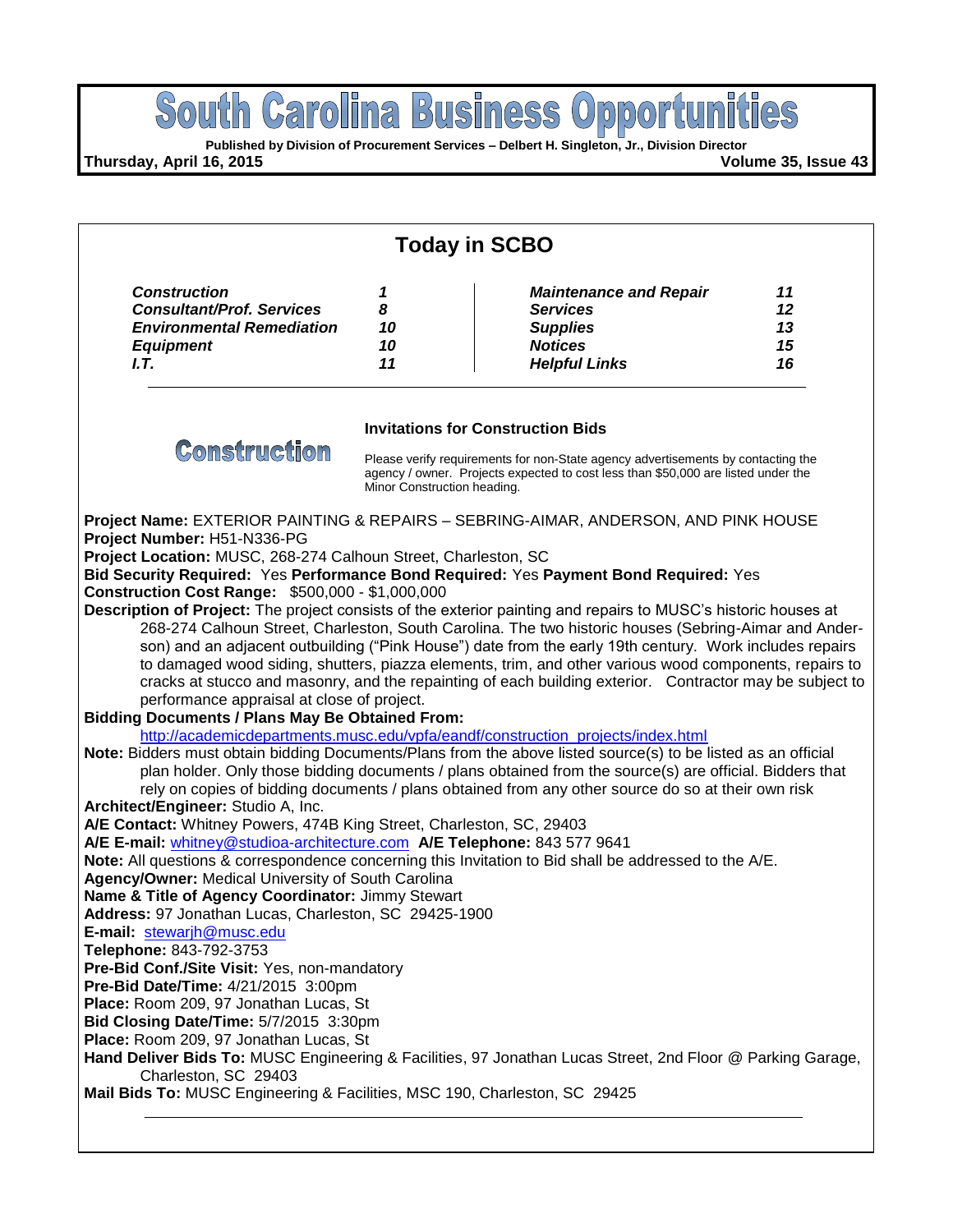| Thursday, April 16, 2015 |  |  |
|--------------------------|--|--|
|                          |  |  |

| <b>Project Name: SALUDA COUNTY STORM DRAIN PROJECT</b>                                                                                                                                                                                                                                                                                                                                                                                                                                                                                                                                                                                                                                                                                                                                                                                                                                                                                                                                                               |
|----------------------------------------------------------------------------------------------------------------------------------------------------------------------------------------------------------------------------------------------------------------------------------------------------------------------------------------------------------------------------------------------------------------------------------------------------------------------------------------------------------------------------------------------------------------------------------------------------------------------------------------------------------------------------------------------------------------------------------------------------------------------------------------------------------------------------------------------------------------------------------------------------------------------------------------------------------------------------------------------------------------------|
| Project Number: CR002-2015                                                                                                                                                                                                                                                                                                                                                                                                                                                                                                                                                                                                                                                                                                                                                                                                                                                                                                                                                                                           |
| <b>Project Location: Various County Roads</b>                                                                                                                                                                                                                                                                                                                                                                                                                                                                                                                                                                                                                                                                                                                                                                                                                                                                                                                                                                        |
| Bid Security Required: Yes Performance Bond Required: Yes Payment Bond Required: Yes                                                                                                                                                                                                                                                                                                                                                                                                                                                                                                                                                                                                                                                                                                                                                                                                                                                                                                                                 |
| Construction Cost Range: \$400,000 - \$450,000                                                                                                                                                                                                                                                                                                                                                                                                                                                                                                                                                                                                                                                                                                                                                                                                                                                                                                                                                                       |
| Description of Project: The Saluda C.T.C. is seeking bids from qualified road contractors on the below listed<br>work. A partial list of items include: mobilization, removal & disposal of existing pipe and debris, place-<br>ment of various size reinforced concrete pipe, back file & compact, pipe size range from 30" to 84", ap-<br>proximate total of all pipe is 816 LF, hand placed rip rap and other items pertaining to this project. Con-<br>tractor is to assume responsibility for all testing, staking, and engineering. A 10% bid bond is required.<br>Scope of work and specifications can be obtained from the Saluda County Roads & Bridges Department.<br>Checks for the bid packages should be made out to the Saluda County Transportation Committee. Com-<br>pletion date is 180 days after the award of the contract and a \$150.00 per day penalty is placed if work is<br>not completed on time. The Saluda County Transportation Committee has the right to reject any and all<br>bids. |
| Bidding Documents / Plans May Be Obtained From: Amanda Rowe 864-445-2106 or                                                                                                                                                                                                                                                                                                                                                                                                                                                                                                                                                                                                                                                                                                                                                                                                                                                                                                                                          |
| A.Rowe@saludacounty.sc.gov, 111 Law Enforcement Drive Saluda SC 29138                                                                                                                                                                                                                                                                                                                                                                                                                                                                                                                                                                                                                                                                                                                                                                                                                                                                                                                                                |
| Plan Deposit: \$25.00, nonrefundable                                                                                                                                                                                                                                                                                                                                                                                                                                                                                                                                                                                                                                                                                                                                                                                                                                                                                                                                                                                 |
| Architect/Engineer: Bobby Black                                                                                                                                                                                                                                                                                                                                                                                                                                                                                                                                                                                                                                                                                                                                                                                                                                                                                                                                                                                      |
| A/E Address: 111 Law Enforcement Drive, Saluda SC 29138                                                                                                                                                                                                                                                                                                                                                                                                                                                                                                                                                                                                                                                                                                                                                                                                                                                                                                                                                              |
| A/E Telephone: 864-993-6175                                                                                                                                                                                                                                                                                                                                                                                                                                                                                                                                                                                                                                                                                                                                                                                                                                                                                                                                                                                          |
| A/E Fax: 864-445-3519                                                                                                                                                                                                                                                                                                                                                                                                                                                                                                                                                                                                                                                                                                                                                                                                                                                                                                                                                                                                |
| Pre-Bid Conf./Site Visit: Yes, mandatory                                                                                                                                                                                                                                                                                                                                                                                                                                                                                                                                                                                                                                                                                                                                                                                                                                                                                                                                                                             |
| Pre-Bid Date/Time: 5/5/2015 10:00am<br>Place: Saluda County Roads & Bridges, 111 Law Enforcement Drive, Saluda SC 29138                                                                                                                                                                                                                                                                                                                                                                                                                                                                                                                                                                                                                                                                                                                                                                                                                                                                                              |
| Bid Closing Date/Time: 5/14/2015 10:00am                                                                                                                                                                                                                                                                                                                                                                                                                                                                                                                                                                                                                                                                                                                                                                                                                                                                                                                                                                             |
| Place: Saluda County Roads & Bridges, 111 Law Enforcement Drive, Saluda SC 29138                                                                                                                                                                                                                                                                                                                                                                                                                                                                                                                                                                                                                                                                                                                                                                                                                                                                                                                                     |
| Mail/Hand Deliver Bids To: Saluda County Transportation Committee 111 Law Enforcement Drive, Saluda SC                                                                                                                                                                                                                                                                                                                                                                                                                                                                                                                                                                                                                                                                                                                                                                                                                                                                                                               |
| 29138                                                                                                                                                                                                                                                                                                                                                                                                                                                                                                                                                                                                                                                                                                                                                                                                                                                                                                                                                                                                                |
| Project Name: SPARTANBURG COUNTY 2016 ROAD FEE RESURFACING PROJECT                                                                                                                                                                                                                                                                                                                                                                                                                                                                                                                                                                                                                                                                                                                                                                                                                                                                                                                                                   |
| Project Number: 48-15                                                                                                                                                                                                                                                                                                                                                                                                                                                                                                                                                                                                                                                                                                                                                                                                                                                                                                                                                                                                |
| Bid Security Required: Yes Performance Bond Required: Yes Payment Bond Required: Yes                                                                                                                                                                                                                                                                                                                                                                                                                                                                                                                                                                                                                                                                                                                                                                                                                                                                                                                                 |
| Description of Project: Contractor shall perform and carry out in a good, clean, and professional manner those<br>services necessary to resurface Spartanburg County Road Systems.                                                                                                                                                                                                                                                                                                                                                                                                                                                                                                                                                                                                                                                                                                                                                                                                                                   |
| Bidding Documents / Plans May Be Obtained From: Spartanburg County Website:                                                                                                                                                                                                                                                                                                                                                                                                                                                                                                                                                                                                                                                                                                                                                                                                                                                                                                                                          |
| www.spartanburgcounty.org. Click on Bids and Contracts, RFP# 48-15 for specifications and information                                                                                                                                                                                                                                                                                                                                                                                                                                                                                                                                                                                                                                                                                                                                                                                                                                                                                                                |
| <b>Agency/Owner: Spartanburg County Government</b>                                                                                                                                                                                                                                                                                                                                                                                                                                                                                                                                                                                                                                                                                                                                                                                                                                                                                                                                                                   |
| Name & Title of Agency Coordinator: Lisa Coleman, Director of Procurement                                                                                                                                                                                                                                                                                                                                                                                                                                                                                                                                                                                                                                                                                                                                                                                                                                                                                                                                            |
| Address: 366 North Church Street                                                                                                                                                                                                                                                                                                                                                                                                                                                                                                                                                                                                                                                                                                                                                                                                                                                                                                                                                                                     |

**E-mail:** [lcoleman@spartanburgcounty.org](mailto:lcoleman@spartanburgcounty.org)

**Telephone:** 864-596-2519

**Fax:** 864-596-2297

**Pre-Bid Conf./Site Visit:** Yes, mandatory

**Pre-Bid Date/Time:** 5/5/2015 10:00am

**Place:** Community Services Building Room 209, 9039 Fairforest Road, Spartanburg, S.C. 29301

**Bid Closing Date/Time:** 6/18/2015 2:00pm

**Place:** Spartanburg County Administration Building, Procurement Office, Room 1220, 366 North Church Street, Spartanburg, S.C. 29303

**Hand Deliver Bids To:** 366 North Church Street Room 1220 Spartanburg, S.C. 29303 **Mail Bids To:** PO Box 5666 Spartanburg, S.C. 29304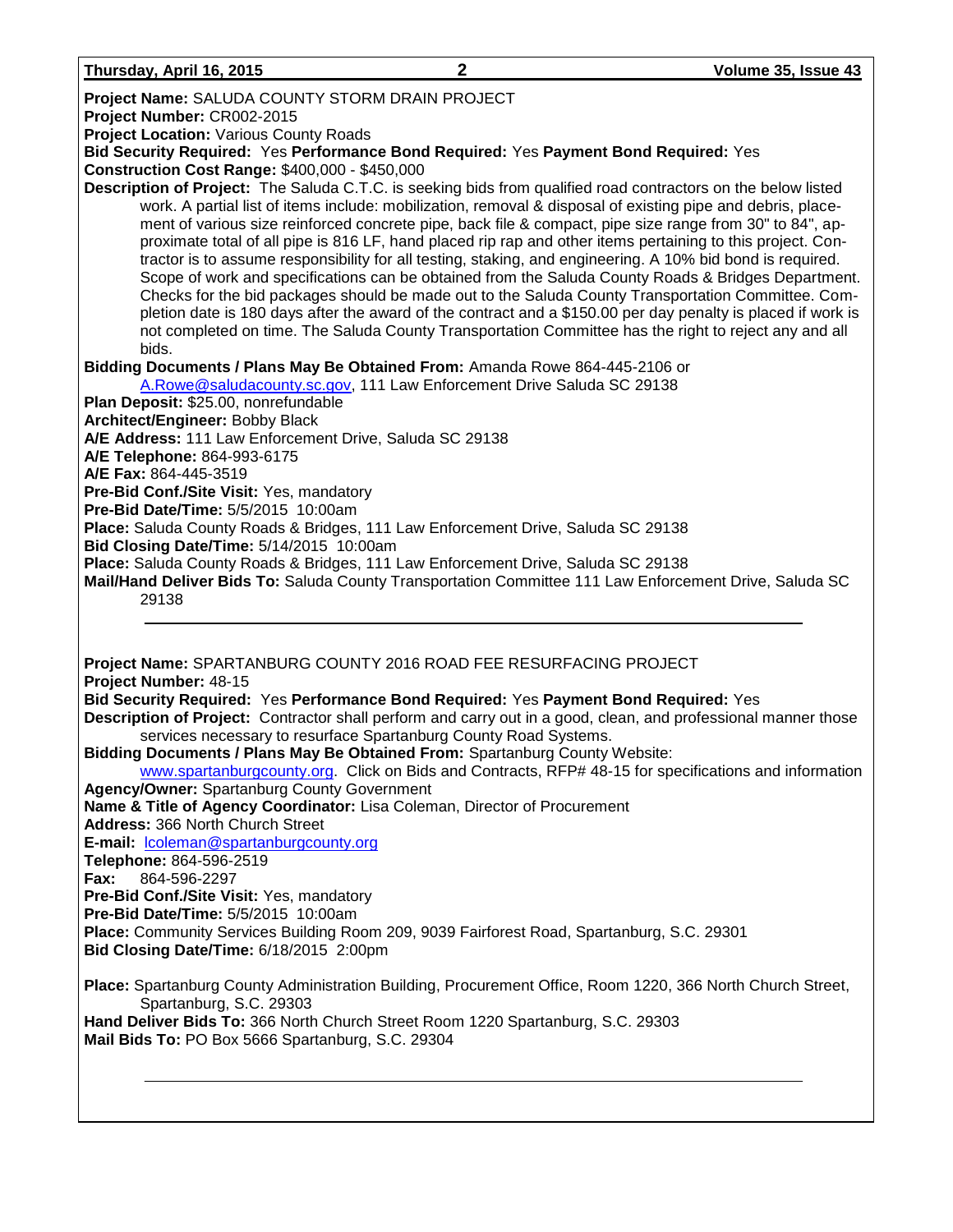| Thursday, April 16, 2015 |
|--------------------------|
|--------------------------|

**Project Number:** 15-CMG-B-007 **Project Location:** 8585 Vistavia Road, N. Charleston, SC 29406 **Bid Security Required:** Yes **Performance Bond Required:** Yes **Payment Bond Required:** Yes **Description of Project:** A.C. Corcoran Elementary School 300 Wing Roof Replacement (Approximately 21,844 square feet): Remove and dispose of the existing roof system down to the existing structural deck; repair or replace deteriorated decking where needed; provide and install new insulation and modified bitumen

roof system with new sheet metal flashings and accessories to provide a complete, watertight, 20-year warrantable roof assembly. The Owner has retained the services of a Program Manager, Cumming Construction Management, Inc., to represent the Owner's interest during the construction of the work.

**Bidding Documents / Plans May Be Obtained From:** Duncan Parnell, Inc. at

<http://www.dpibidroom.com/View/Default.aspx>

**Plan Deposit:** Cost of Reproduction

**In Addition To The Above Official Source(s) Bidding Documents / Plans Are Also Available At:** The Program Manager: Cumming Construction Management, Inc., 3896 Leeds Avenue, N. Charleston, SC 29418 **Architect/Engineer:** REI Engineers **A/E Contact:** Brad Wiggins **A/E Address:** 2090 Executive Hall Road, Suite 165, Charleston, SC 29407 **A/E E-mail:** [bwiggins@reiengineers.com](mailto:bwiggins@reiengineers.com)

**A/E Telephone:** 843-225-6272

**Agency/Owner:** Charleston Co. School District (Program Manager: Cumming Construction Management, Inc.) **Name & Title of Agency Coordinator:** Debra Luce, Facilities Procurement Supervisor

**Address:** 3999 Bridge View Drive, N. Charleston, SC 29405

**E-mail:** [debra\\_luce@charleston.k12.sc.us](mailto:debra_luce@charleston.k12.sc.us)

**Telephone:** 843-566-8141

**Pre-Bid Conf./Site Visit:** Yes, non-mandatory

**Pre-Bid Date/Time:** 4/28/2015 10:00am

**Place:** A.C. Corcoran Elementary School, 8585 Vistavia Road, N. Charleston, SC 29406

**Bid Closing Date/Time:** 5/7/2015 1:00pm

**Place:** Cumming Construction Management, Inc., 3896 Leeds Avenue, N. Charleston, SC 29405 **Mail/Hand Deliver Bids To:** Sandra Marlowe, 3896 Leeds Avenue, N. Charleston, SC 29405

# **Project Name:** EDITH L. FRIERSON ELEMENTARY SCHOOL - ROOF REPLACEMENT **Project Number:** 15-CMG-B-008

**Project Location:** 6133 Maybank Highway, Wadmalaw Island, SC 29487

**Bid Security Required:** Yes **Performance Bond Required:** Yes **Payment Bond Required:** Yes

**Description of Project:** Edith L. Frierson Roof Replacement (Approximately 46,883 square feet): Remove and dispose of the existing roof system including flashings and sheet metal down to the existing structural deck; re-secure the structural deck to structural framing members; re-secure the existing edge nailers to remain in place; install tapered and flat polyisocyanurate insulation; adhere base ply modified bitumen roof membrane in hot asphalt; torch apply second layer modified bitumen membrane and provide new sheet metal flashings and accessories to provide a complete, watertight, 20-year warrantable roof assembly. Removal and reinstallation of existing lightning protection system included. The Owner has retained the services of a Program Manager, Cumming Construction Management, Inc., to represent the Owner's interest during the construction of the work.

**Bidding Documents / Plans May Be Obtained From:** Duncan Parnell, Inc. at

# <http://www.dpibidroom.com/View/Default.aspx>

**Plan Deposit:** Cost of Reproduction

**In Addition To The Above Official Source(s) Bidding Documents / Plans Are Also Available At:** The Program Manager: Cumming Construction Management, Inc., 3896 Leeds Avenue, N. Charleston, SC 29418 **Architect/Engineer:** REI Engineers **A/E Contact:** Justin Reeder

**A/E Address:** 2090 Executive Hall Road, Suite 165, Charleston, SC 29407

**A/E E-mail:** [jreeder@reiengineers.com](mailto:jreeder@reiengineers.com)

**A/E Telephone:** 843-225-6272

**Agency/Owner:** Charleston Co. School District (Program Manager: Cumming Construction Management, Inc.)

**Project Name:** A.C. CORCORAN ELEMENTARY SCHOOL - ROOF REPLACEMENT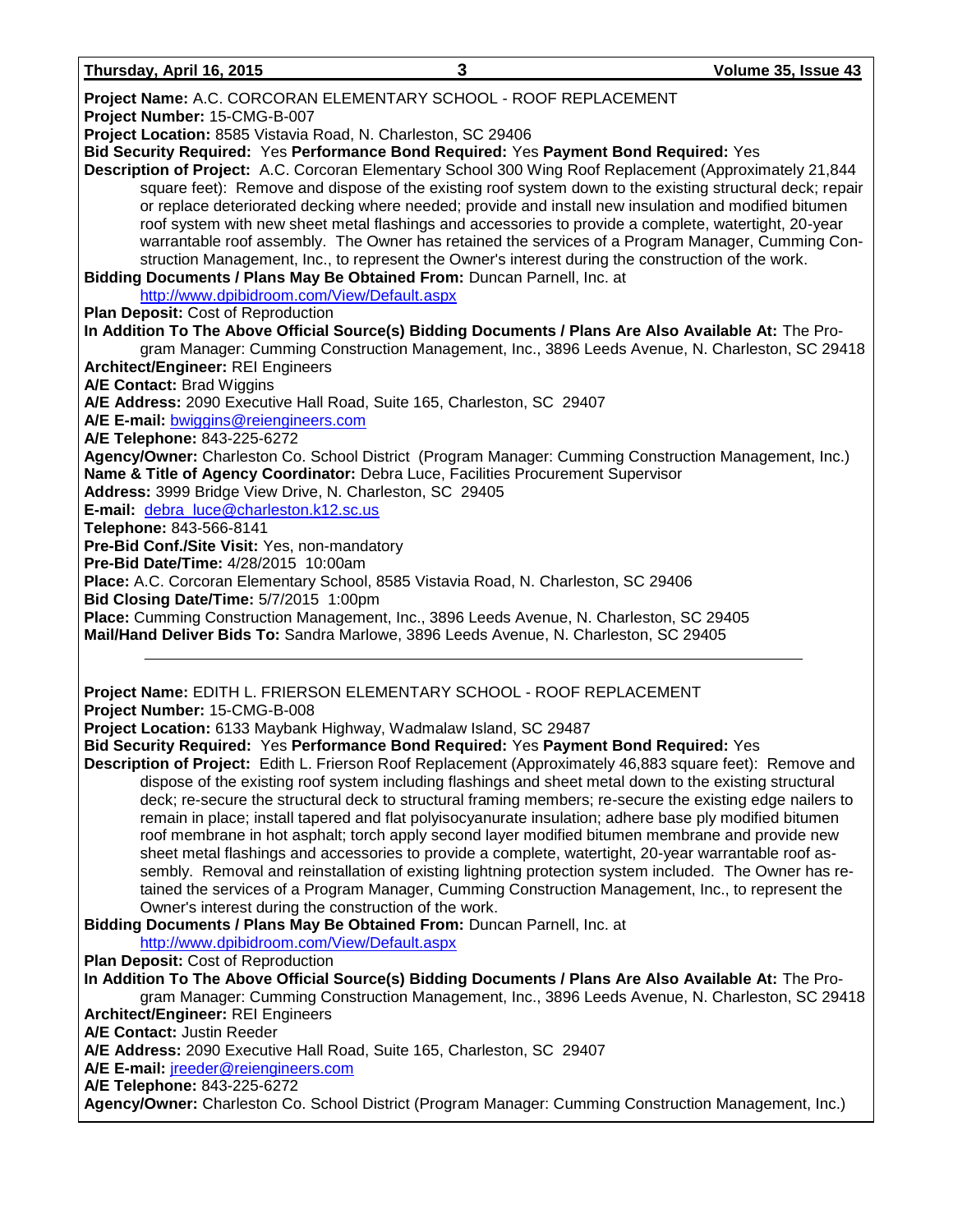#### **Thursday, April 16, 2015 4 Volume 35, Issue 43**

| Name & Title of Agency Coordinator: Debra Luce, Facilities Procurement Supervisor<br>Address: 3999 Bridge View Drive, N. Charleston, SC 29405<br>E-mail: debra_luce@charleston.k12.sc.us<br>Telephone: 843-566-8141<br>Pre-Bid Conf./Site Visit: Yes, non-mandatory<br>Pre-Bid Date/Time: 4/28/2015 1:00pm<br>Place: Edith L. Frierson Elementary School, 6133 Maybank Highway, Wadmalaw, SC 29487<br>Bid Closing Date/Time: 5/7/2015 2:00pm<br>Place: Cumming Construction Management, Inc., 3896 Leeds Avenue, N. Charleston, SC 29405<br>Mail/Hand Deliver Bids To: Sandra Marlowe, 3896 Leeds Avenue, N. Charleston, SC 29405 |
|-----------------------------------------------------------------------------------------------------------------------------------------------------------------------------------------------------------------------------------------------------------------------------------------------------------------------------------------------------------------------------------------------------------------------------------------------------------------------------------------------------------------------------------------------------------------------------------------------------------------------------------|
| Project Name: H.E. BONNER ELEMENTARY SCHOOL PARKING LOT ADDITION                                                                                                                                                                                                                                                                                                                                                                                                                                                                                                                                                                  |
| Project Number: 453-(14-15)                                                                                                                                                                                                                                                                                                                                                                                                                                                                                                                                                                                                       |
| Project Location: H. E. Bonner Elementary School, 171 Macedonia Foxes Circle, Moncks Corner, SC 29461                                                                                                                                                                                                                                                                                                                                                                                                                                                                                                                             |
| Bid Security Required: Yes Performance Bond Required: Yes Payment Bond Required: Yes                                                                                                                                                                                                                                                                                                                                                                                                                                                                                                                                              |
| Description of Project: Construction of a paved parking lot in accordance with project drawings.                                                                                                                                                                                                                                                                                                                                                                                                                                                                                                                                  |
| <b>Bidding Documents / Plans May Be Obtained From:</b>                                                                                                                                                                                                                                                                                                                                                                                                                                                                                                                                                                            |
| http://www.berkeley.k12.sc.us/departments.cfm?subpage=54016                                                                                                                                                                                                                                                                                                                                                                                                                                                                                                                                                                       |
| <b>Architect/Engineer: Cypress Engineering</b>                                                                                                                                                                                                                                                                                                                                                                                                                                                                                                                                                                                    |
| A/E Contact: William Rogan, Jr. PE, LEED, AP                                                                                                                                                                                                                                                                                                                                                                                                                                                                                                                                                                                      |
| A/E Address: 100 South Main Street, Summerville, SC 29483                                                                                                                                                                                                                                                                                                                                                                                                                                                                                                                                                                         |
| A/E E-mail: willr@cypresseng.com                                                                                                                                                                                                                                                                                                                                                                                                                                                                                                                                                                                                  |
| A/E Telephone: 843-225-5151                                                                                                                                                                                                                                                                                                                                                                                                                                                                                                                                                                                                       |
| <b>Agency/Owner: Berkeley County School District</b>                                                                                                                                                                                                                                                                                                                                                                                                                                                                                                                                                                              |
| Name & Title of Agency Coordinator: Ashley Cash                                                                                                                                                                                                                                                                                                                                                                                                                                                                                                                                                                                   |
| Address: 2226 Old Highway 52, Moncks Corner, SC 29461                                                                                                                                                                                                                                                                                                                                                                                                                                                                                                                                                                             |
| E-mail: casha@bcsdschools.net                                                                                                                                                                                                                                                                                                                                                                                                                                                                                                                                                                                                     |
| Telephone: 843-899-8202                                                                                                                                                                                                                                                                                                                                                                                                                                                                                                                                                                                                           |
| Pre-Bid Conf./Site Visit: Yes, non-mandatory                                                                                                                                                                                                                                                                                                                                                                                                                                                                                                                                                                                      |
| <b>Pre-Bid Date/Time: 4/24/2015 10:00am</b>                                                                                                                                                                                                                                                                                                                                                                                                                                                                                                                                                                                       |
| Place: H.E. Bonner Elementary School                                                                                                                                                                                                                                                                                                                                                                                                                                                                                                                                                                                              |
| Bid Closing Date/Time: 5/14/2015 10:00am                                                                                                                                                                                                                                                                                                                                                                                                                                                                                                                                                                                          |
| Place: BCSD, 2226 Old Highway 52, Moncks Corner, SC 29461                                                                                                                                                                                                                                                                                                                                                                                                                                                                                                                                                                         |
| Mail/Hand Deliver Bids To: Berkeley County School District, 2226 Old Highway 52, Moncks Corner, SC 29461,<br>Attn: Ashley Cash In Re: 453-(14-15)                                                                                                                                                                                                                                                                                                                                                                                                                                                                                 |
|                                                                                                                                                                                                                                                                                                                                                                                                                                                                                                                                                                                                                                   |

# **SCDOT**

# **SUTTON ROAD SIDEWALKS, YORK COUNTY, SC**

Electronic bids will be publicly opened at 2:00pm on 5/12/2015 in Room 332C, at the SCDOT Headquarters Building, 955 Park Street, Columbia, SC for the Sutton Road (S-49) Sidewalks in York County. The project consists of sidewalk construction from Sharon Lee Road to the existing sidewalks northward for a total of approximately 0.3 miles.

Details for the contracts are now available on the SCDOT Internet web site:

[http://info.scdot.org/Construction\\_D/Pages/lettings.aspx.](http://info.scdot.org/Construction_D/Pages/lettings.aspx) Project is listed under Proposal identification 4683310 and Project identification 0041560. Electronic bidding files and proposals will be available on the BID EXPRESS Internet web site: [https://www.bidx.com/sc/letting?lettingid=05122015.](https://www.bidx.com/sc/letting?lettingid=05122015) Plans and proposals will also be available on 4/14/2015, in the Engineering Publications Customer Service Center, Room G-19, SCDOT Headquarters Building, 955 Park Street, Columbia, South Carolina 29201, or call 803-737-4533 to order.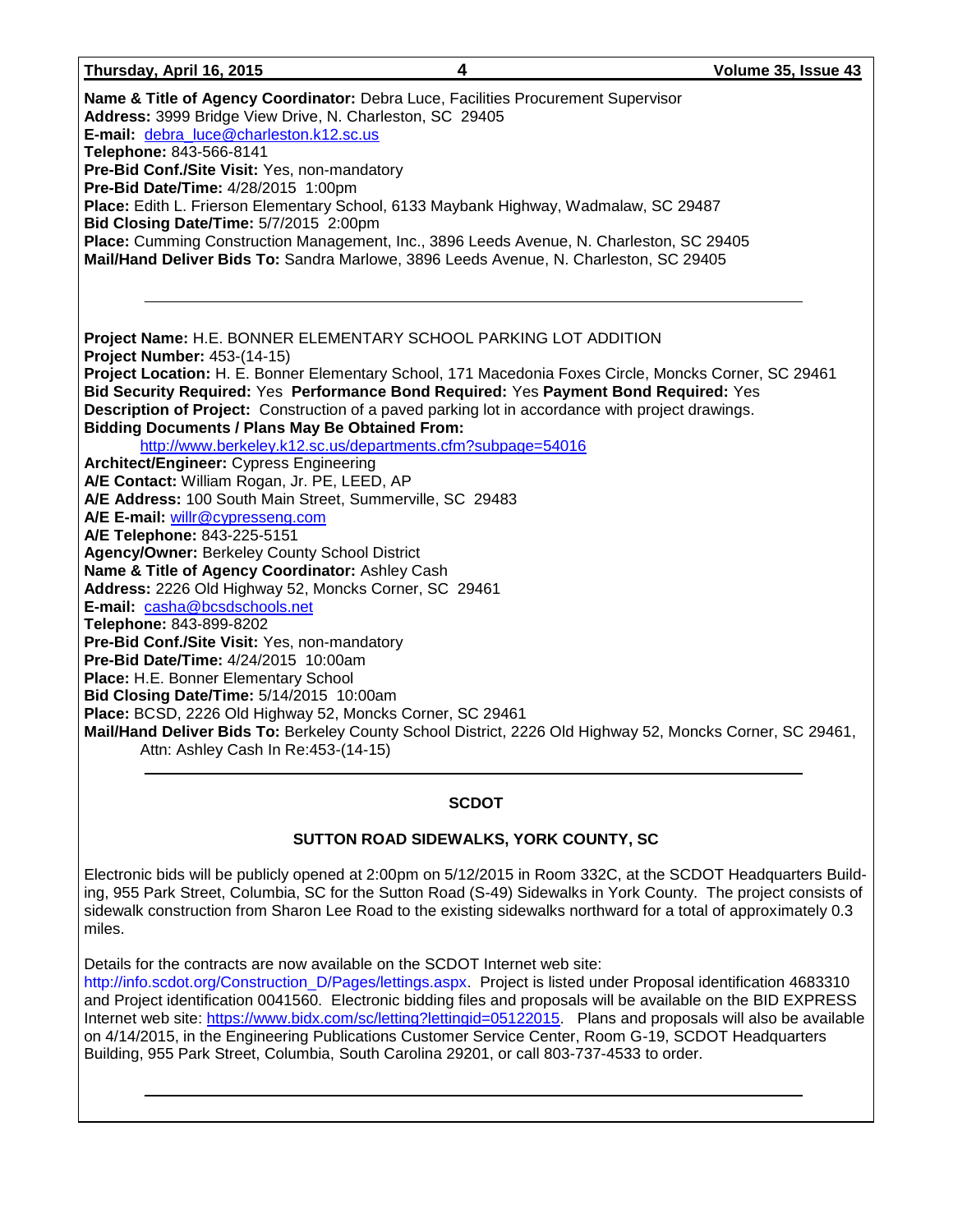#### **SCDOT**

### **BRICKLING ROAD SIDEWALKS, RICHLAND COUNTY, SC**

Electronic bids will be publicly opened at 2:00pm on 5/12/2015 in Room 332C, at the SCDOT Headquarters Building, 955 Park Street, Columbia, SC for the Brickling Road Sidewalks in the Town of Irmo. The project consists of sidewalk construction from North Royal Tower Road to South Royal Tower Road for a total of approximately 0.5 miles.

Details for the contracts are now available on the SCDOT Internet web site:

[http://info.scdot.org/Construction\\_D/Pages/lettings.aspx.](http://info.scdot.org/Construction_D/Pages/lettings.aspx) Project is listed under Proposal identification 4083220 and Project identification 0041357. Electronic bidding files and proposals will be available on the BID EXPRESS Internet web site: [https://www.bidx.com/sc/letting?lettingid=05122015.](https://www.bidx.com/sc/letting?lettingid=05122015) Plans and proposals will also be available on 4/14/2015, in the Engineering Publications Customer Service Center, Room G-19, SCDOT Headquarters Building, 955 Park Street, Columbia, South Carolina 29201, or call 803-737-4533 to order.

# **CITY OF CLEMSON -- RE-BID**

# **SEGMENTAL BLOCK RETAINING WALL**

The City of Clemson seeking competitive bids for the RE-BID for design and construction of a segmental block retaining wall adjacent to Reid Street on Tiger Boulevard. The selected firm will design and construct a retaining wall to support the slope adjacent to Reid Street on Tiger Blvd. and assure the project is built in accordance with the construction documents and SCDOT standards. Bids should include costs for the design and construction of the wall in addition to SCDOT traffic plan requirements. Daytime and night time traffic plan information is included in the full RFP. The budget for this project is \$287,000.

Sealed bids will be opened and read aloud at 3:00pm 5/72015. Bids should be sent to Andy Blondeau, City of Clemson, 1250 Tiger Blvd. Suite 1, Clemson, SC 29631. Bids received after this time will be rejected. All bids should be sealed in an envelope and labeled "Tiger Boulevard Retaining Wall." The City of Clemson is not responsible for delays in the mail.

All bidders must submit a bid bond in the amount of 5% of the bid amount and must demonstrate their ability to obtain a performance bond upon award of the project.

**Full RFP** can be obtained by contacting Andy Blondeau, Assistant City Administrator at 864-653-2072 or by email at [ablondeau@cityofclemson.org.](mailto:ablondeau@cityofclemson.org)

The City of Clemson, by way of the advertisement, does not commit itself to award a contract or pay any costs incurred in the preparation of a proposal. The City of Clemson further reserves the right to accept or reject any or all proposals received or to cancel the entire bid process.

# **SC HIGHWAY 14 WATER SYSTEM IMPROVEMENTS**

# **GRAY COURT, SC**

The Town of Gray Court will receive bids for the construction of the "SC Highway 14 Water System Improvements" until 2:00pm on 5/16/2015 in the Town Council Chambers located at Town Hall, Gray Court, SC, at which time and place all bids will be opened and read aloud in public.

The following generally describes the work included in the project:

Installation of approximately 4,338 LF of 6-inch water line, 5 fire hydrants, and other associated work tasks for a complete and proper installation.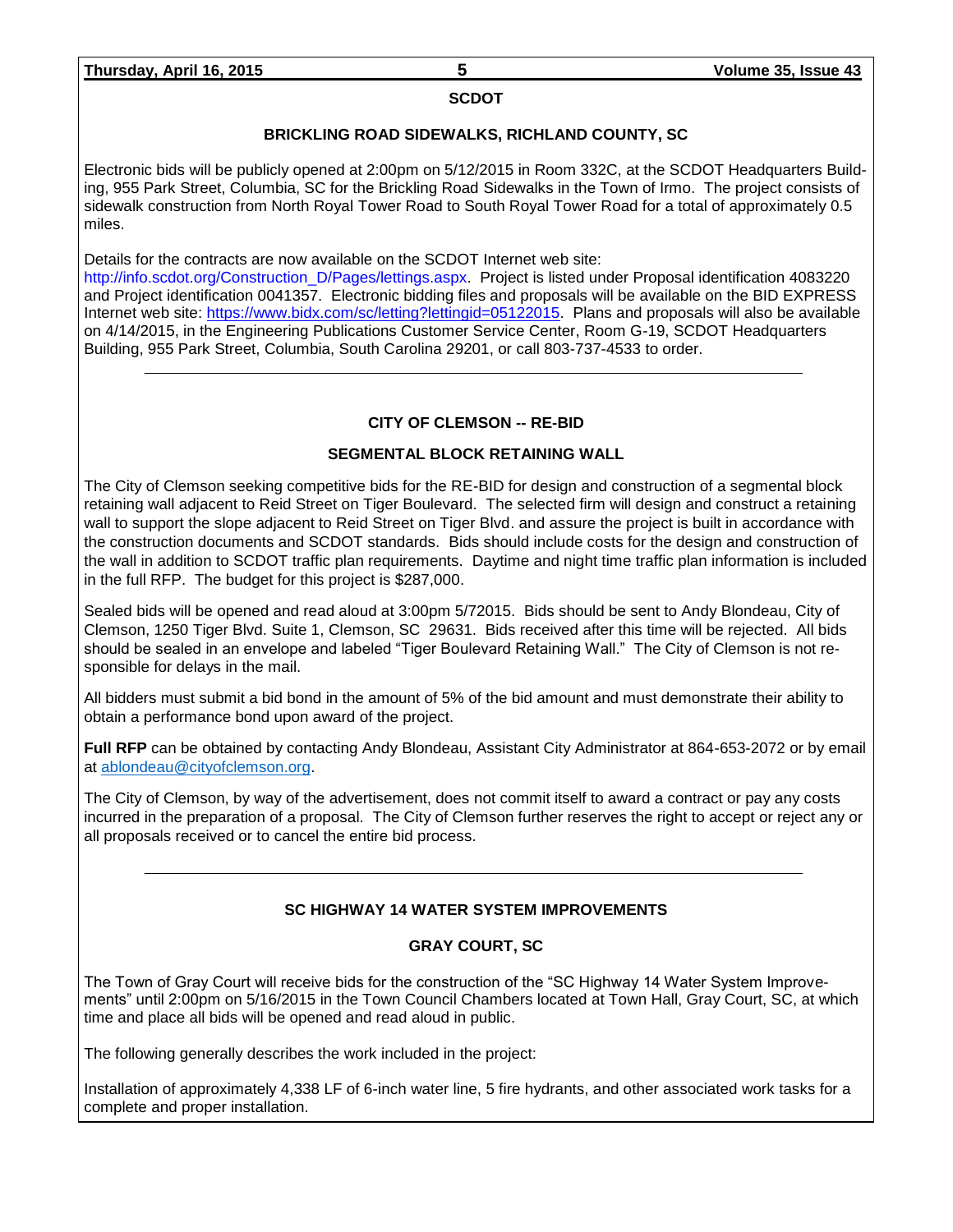### **Thursday, April 16, 2015 6 Volume 35, Issue 43**

Contract and Bid documents and supportive information are on file at the following locations:

OWNER Town of Gray Court PO Box 438 Gray Court, SC 29645

ENGINEER Summit Engineering Group, Inc. 9601 Warren H. Abernathy Highway Spartanburg, SC 29301

> CONTRACTOR SERVICES iSqFt On-line a[t www.isqft.com](http://www.isqft.com/)

Copies of the contract drawings, specifications, and bid documents may be obtained at the office of the Engineer upon receipt of a non-refundable payment of \$100.00 for each set. When requesting copies of the contract drawings, specifications and bid documents, provide the following information about your company: Mailing address, street / delivery address, telephone and facsimile numbers, and email address.

Only those contract drawings, specifications and bid documents obtained from the Engineer are official. Bidders cannot rely on the accuracy of copies of the aforementioned documents, drawings, specifications, etc. obtained from any other source. Bidders must be on the Engineer's official plan holders list for bids to be accepted by the Owner.

Bidders must deposit security with all bids. Security shall be in the form of a certified check or bid bond made payable to the Owner, and shall be for an amount equal to not less than five percent (5%) of the amount of the bid. Provisions of the security shall be as described in the Information for Bidders.

Performance and Payment Bonds, each in the amount of 100% of the contract price will be required of the successful bidder.

The Owner reserves the right to reject any or all bids or waive any informality in the bidding. Bids may be held by the Owner for a period not to exceed sixty (60) days from the date of the opening of bids.

### **CAUGHMAN PARK IMPROVEMENTS**

### **RICHLAND CO. RECREATION COMMISSION - SOLICITATION BL003-3F1-015**

The Richland County Recreation Commission (RCRC) will be receiving sealed bids for the construction of one (1) multipurpose field and one (1) picnic shelter at Caughman Road Park, Hopkins, South Carolina 29061. The following package will be accepted:

The Owner: Richland County Recreation Commission, 7473 Parklane Road, Columbia, SC

The Architect/Engineer is: The Boudreaux Group, 1330 Lady Street (29201), PO Box 5695, Columbia Phone: 803/799-0247 Fax: 803/771-6844

The Construction Manager: ENVIRO Agscience, Inc., 1190 Buckner Road, Columbia, SC Phone 803/714-7290, Fax 803/714-7990, Patrick T. Livingston, Project Manager

The Caughman Road Park Improvements scope of work consists of the land disturbance and stabilization necessary to complete one (1) multipurpose field and one (1) picnic shelter. The project scope will also include irrigation for the multipurpose field as well as electrical and water service to the picnic shelter. All earthwork to return disturbed areas to their previous condition is also considered part of this project.

Bidding documents will be available for inspection at the offices of the Construction Manager, ENVIRO Agscience, Inc., at the above address (by appointment) and are available from TPM, 1241 Assembly Street, Colum-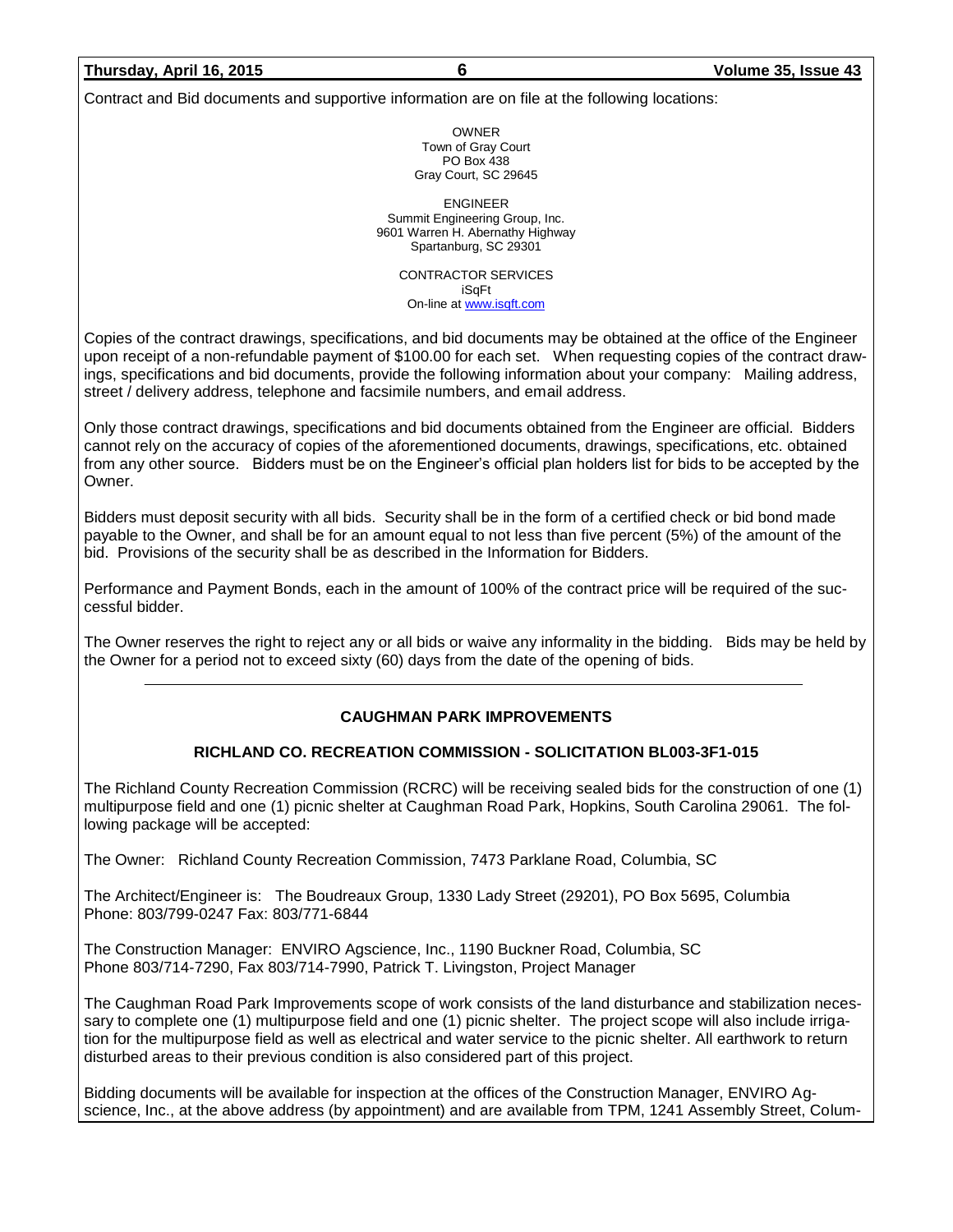### **Thursday, April 16, 2015 7 Volume 35, Issue 43**

bia, 29201, 803-252-4770, [www.tpm-columbia.com.](http://www.tpm-columbia.com/) The bidder is responsible for the reproduction costs of the project documents. Bidders are responsible for covering any applicable shipping or delivery charges. Payment should be made directly to TPM. Please include your physical address, email address, telephone and fax numbers when requesting drawings.

Bids will be binding for a period of sixty (60) calendar days from the date bids are opened. All bids are to be accompanied with a bid bond, certificate of deposit, irrevocable letter of credit or certified check for five (5%) percent of the base bid. Bids are to be submitted on the Form of Proposal provided and in strict accordance with the Instructions to Bidders Section of the Project Manual for this project. All bids must comply with the laws of the State of South Carolina.

Individual bids must be clearly marked "Richland County Recreation Commission Caughman Road Park Improvements, Solicitation - BL003-3F1-015. Bids shall be accepted by the Richland County Recreation Commission, 7473 Parklane Road, Columbia S.C. 29223 until 3:00pm 5/19/2015. Bids will not be accepted after the above date and time. The Richland County Recreation Commission encourages bids from minority firms.

The OWNER reserves the right to reject any and all bids and waive any technicalities. No bid will be received nor will any bidder be allowed to withdraw a bid after the closing hour.



# **CITY OF GEORGETOWN COG PROJECT #35-2015-003 (RE-BID)**

#### **US 17 AND US 701 / US 17 AND US 521 WATER & SEWER RELOCATIONS UNDERGROUND UTILITY CONVERSION**

The City of Georgetown, SC requests separate sealed bids from qualified contractors for the US 17 and US 701 AND US 17 and US 521 WATER AND SEWER RELOCATIONS AND UNDERGROUND UTILITY CONVERSION in the City of Georgetown, SC. The scope of work for this project is described in the complete Bid Documents and includes the installation following elements with the approximate quantities:

• 1500 L.F. of 12" Ductile Iron Water Main, 4 Fire Hydrants, and associated appurtenances;

• 1000 L.F. of 8" Ductile Iron and 840 L.F. of 8" PVC Wastewater Main, 12 manholes, and associated appurtenances;

• 3000 L.F of 6", 3700 L.F. of 4", 7250 L.F. of 2" 1500 L.F. of 1-1/2", and 4250 L.F. of 1-1/4" Utility Conduit, 3 Sectionalizing Cabinets and associated appurtenances

Sealed bids will be received by the City at City Hall – Purchasing Department, 120 North Fraser Street, Georgetown, SC 29440, until 6/1/2015 at 2:00pm and at said office will be publicly opened and read aloud.

Electronic copies of the Contract Documents may be obtained from the following location:

• City of Georgetown [http://www.cogsc.com,](http://www.cogsc.com/) under "Current Bids".

Physical copies of the Contract Documents may be obtained from the address listed below:

• City of Georgetown – Water Administration, 2377 Anthuan Maybank Drive, Georgetown, SC 29440 Attn: Vishal Rai – Phone: 843-545-4504

Any reproduction and shipping costs in the amount of \$50 will be paid directly by the Contractor to City and are non-refundable. Each bid must be accompanied by a certified check of the Bidder, or by Bid Bond made payable to the City, for an amount equal to not less than five percent (5%) of the total bid as a guarantee that, if the bid is accepted, the required Agreement will be executed and that a one hundred and ten percent (110%) Performance Bond and a one hundred percent (100%) Payment Bond will be furnished. No Bidder may withdraw the bid within sixty (60) days after the actual date of the opening thereof.

Bid documents will be modified only by written addenda. All project information will be posted on the City's website at [www.cogsc.com,](http://www.cogsc.com/) under "Current Bids". It is the responsibility of the bidder to obtain information directly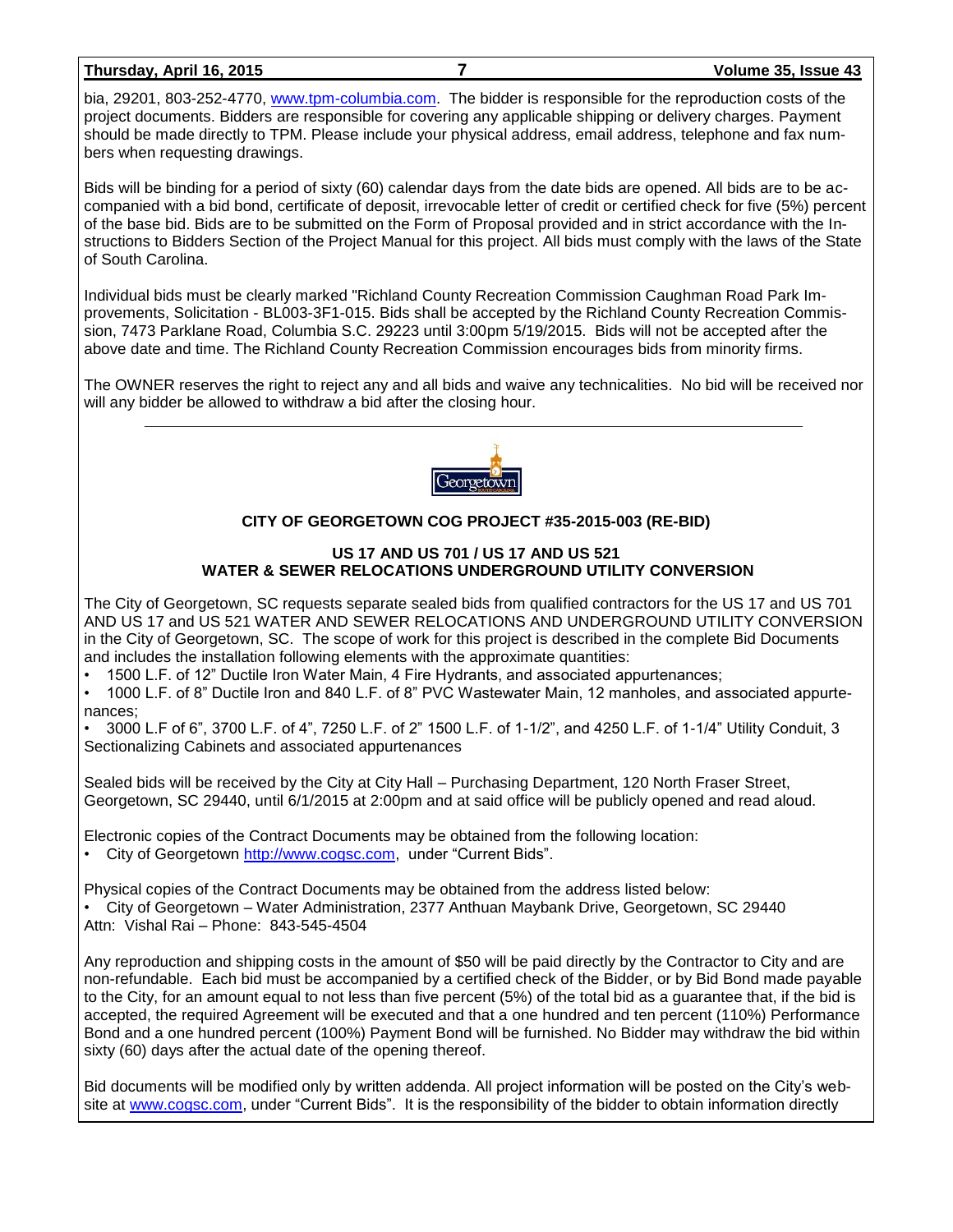| Thursday, April 16, 2015 |  |  |
|--------------------------|--|--|
|                          |  |  |

from the website. Bids received after the due date and time specified will not be considered for any reason and will remain unopened. Bids are to be mailed or delivered only. City will not accept bids received via fax or email.

The City reserves the right to waive any informality in bidding and to reject any or all bids if it is in City's best interest to do so. Unless all bids are rejected, award will be to the low responsive, responsible Bidder. The City of Georgetown is an equal opportunity/affirmative action employer.

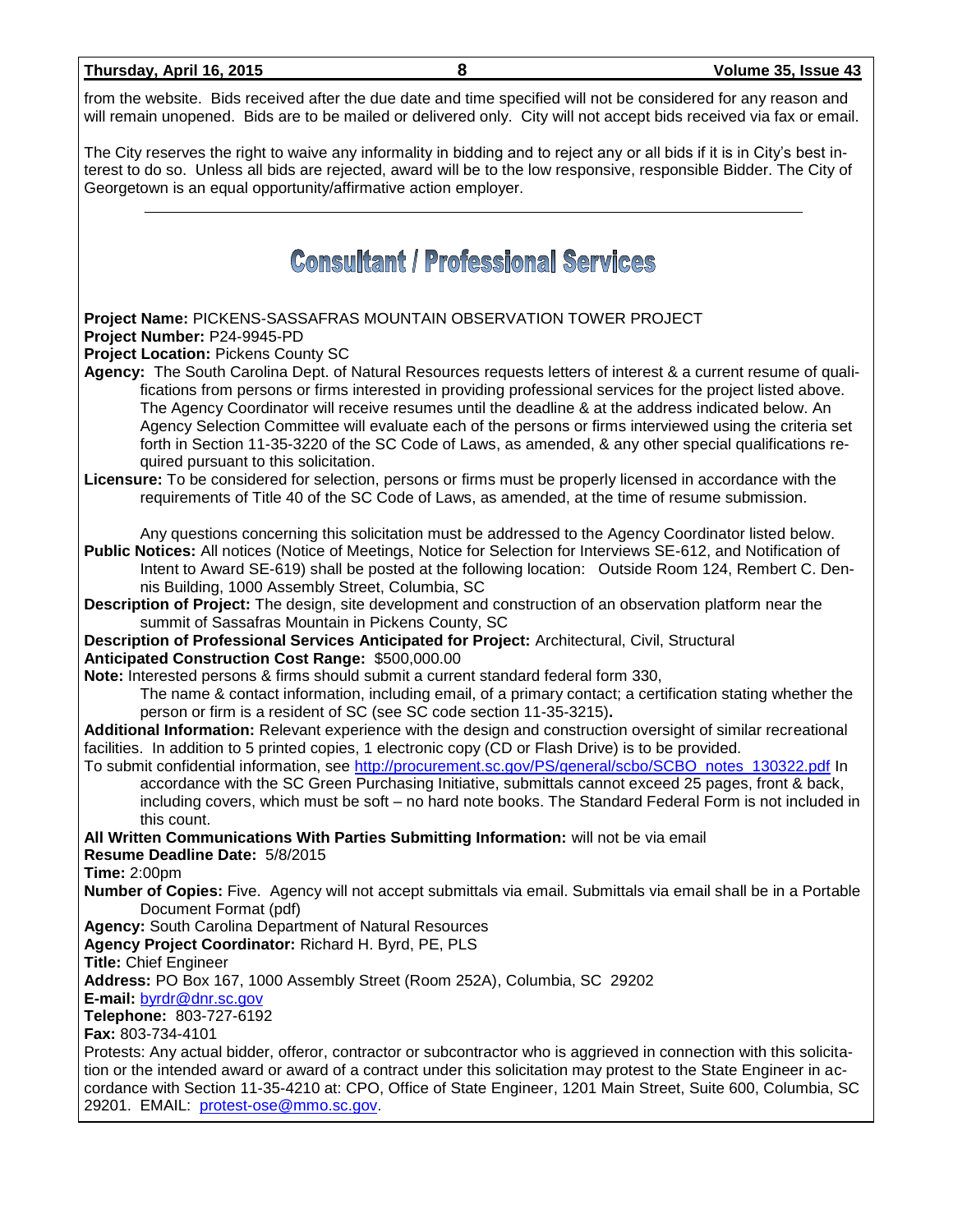| Limitations on Performance of Other Work: In accordance with Section 11-35-3245, persons or firms awarded a<br>contract under this solicitation may not perform work on the project as a contractor or subcontractor.<br>Performance Appraisal: Persons or firms awarded a contract under this solicitation may be subject to a perfor-<br>mance appraisal at the completion of the project.                                                                                                                                                                                                                                                                                                                                                 |
|----------------------------------------------------------------------------------------------------------------------------------------------------------------------------------------------------------------------------------------------------------------------------------------------------------------------------------------------------------------------------------------------------------------------------------------------------------------------------------------------------------------------------------------------------------------------------------------------------------------------------------------------------------------------------------------------------------------------------------------------|
| Project Name: USC BEAUFORT - HILTON HEAD HOSPITALITY MANAGEMENT FACILITY<br>Project Number: H36-T003-PG<br>Project Location: Hilton Head Island, SC<br>Agency: The University of South Carolina requests letters of interest & a current resume of qualifications from<br>persons or firms interested in providing professional services for the project listed above. The Agency<br>Coordinator will receive resumes until the deadline & at the address indicated below. An Agency Selec-<br>tion Committee will evaluate each of the persons or firms interviewed using the criteria set forth in Section<br>11-35-3220 of the SC Code of Laws, as amended, & any other special qualifications required pursuant to<br>this solicitation. |
| Licensure: To be considered for selection, persons or firms must be properly licensed in accordance with the<br>requirements of Title 40 of the SC Code of Laws, as amended, at the time of resume submission.                                                                                                                                                                                                                                                                                                                                                                                                                                                                                                                               |
| Any questions concerning this solicitation must be addressed to the Agency Coordinator listed below.<br>Public Notices: All notices (Notice of Meetings, Notice for Selection for Interviews SE-612, and Notification of<br>Intent to Award SE-619) shall be posted at the following location: 743 Greene Street, Columbia, SC                                                                                                                                                                                                                                                                                                                                                                                                               |
| 29208 lobby area<br>Project Description: The University of South Carolina in conjunction with Hilton Head Island is seeking architec-<br>tural and engineering services for Phase I design services for the construction of a new Hospitality Man-<br>agement Facility. The building will be approximately 40,000 square feet to include classrooms, a culinary<br>lab, a library, office and support spaces and the Osher Lifelong Learning Institute. This facility will house<br>the USC Beaufort third and fourth year Hospitality Management academic program on Hilton Head Island.<br>Small and minority business participation is encouraged.                                                                                        |
| The A/E team may have the opportunity to proceed to the Phase II portion of the project. The A/E will be<br>subject to a performance appraisal as defined in the Manual for Planning and Execution of State Perma-<br>nent Improvements, Part II.                                                                                                                                                                                                                                                                                                                                                                                                                                                                                            |
| Description of Professional Services Anticipated for Project: Architectural, Civil, Structural, Mechanical, Elec-<br>trical, Plumbing, and Fire Protection.                                                                                                                                                                                                                                                                                                                                                                                                                                                                                                                                                                                  |
| Anticipated Construction Cost Range: \$14,000,000 - \$15,000,000                                                                                                                                                                                                                                                                                                                                                                                                                                                                                                                                                                                                                                                                             |
| Note: Interested persons & firms should submit a current standard federal form 330,                                                                                                                                                                                                                                                                                                                                                                                                                                                                                                                                                                                                                                                          |
| The name & contact information, including email, of a primary contact; a certification stating whether the<br>person or firm is a resident of SC (see SC code section 11-35-3215).                                                                                                                                                                                                                                                                                                                                                                                                                                                                                                                                                           |
| To submit confidential information, see http://procurement.sc.gov/PS/general/scbo/SCBO_notes_130322.pdf In<br>accordance with the SC Green Purchasing Initiative, submittals cannot exceed 25 pages, front & back,<br>including covers, which must be soft - no hard note books. The Standard Federal Form is not included in<br>this count.                                                                                                                                                                                                                                                                                                                                                                                                 |
| All Written Communications With Parties Submitting Information: will be via email<br>Resume Deadline Date: 5/7/2015                                                                                                                                                                                                                                                                                                                                                                                                                                                                                                                                                                                                                          |
| <b>Time: 2:00pm</b><br>Number of Copies: Seven. Agency will not accept submittals via email. Submittals via email shall be in a Porta-<br>ble Document Format (pdf)                                                                                                                                                                                                                                                                                                                                                                                                                                                                                                                                                                          |
| <b>Agency: University of South Carolina</b>                                                                                                                                                                                                                                                                                                                                                                                                                                                                                                                                                                                                                                                                                                  |
| Agency Project Coordinator: Ms. Lind Jackson, CPPB<br><b>Title: Procurement Manager</b>                                                                                                                                                                                                                                                                                                                                                                                                                                                                                                                                                                                                                                                      |
| Address: 743 Greene St, Columbia, SC 29208                                                                                                                                                                                                                                                                                                                                                                                                                                                                                                                                                                                                                                                                                                   |
| E-mail: ljackson@fmc.sc.edu                                                                                                                                                                                                                                                                                                                                                                                                                                                                                                                                                                                                                                                                                                                  |
| Telephone: 803-777-3489                                                                                                                                                                                                                                                                                                                                                                                                                                                                                                                                                                                                                                                                                                                      |
| Fax: 803-777-7334<br>Protests: Any actual bidder, offeror, contractor or subcontractor who is aggrieved in connection with this solicita-                                                                                                                                                                                                                                                                                                                                                                                                                                                                                                                                                                                                    |
| tion or the intended award or award of a contract under this solicitation may protest to the State Engineer in ac-                                                                                                                                                                                                                                                                                                                                                                                                                                                                                                                                                                                                                           |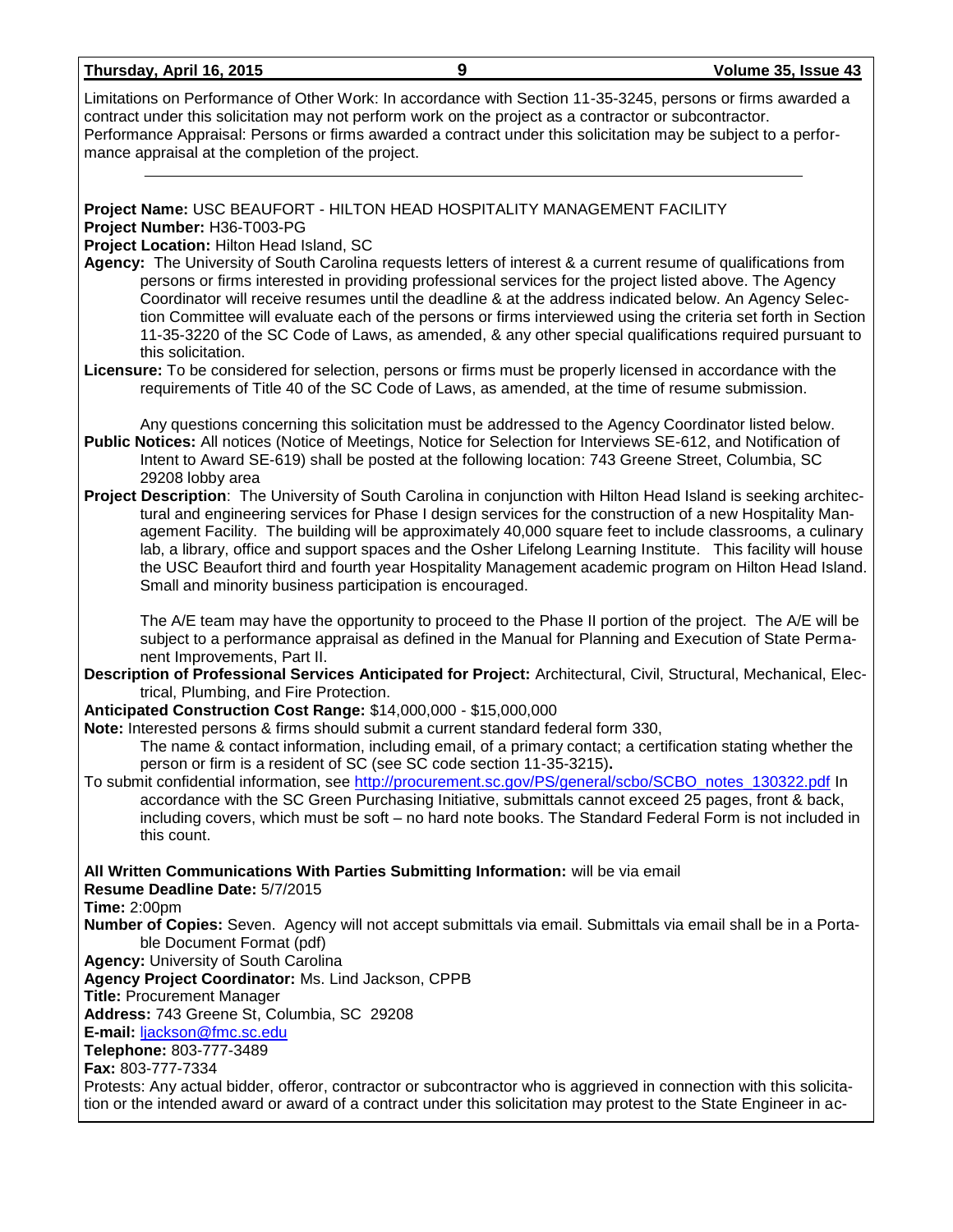| Thursday, April 16, 2015                                                                                                                                                                 | 10                                                                                                 | Volume 35, Issue 43                                                                                                                                                                                                                                                                                                                                                                                                                                                                                                                        |
|------------------------------------------------------------------------------------------------------------------------------------------------------------------------------------------|----------------------------------------------------------------------------------------------------|--------------------------------------------------------------------------------------------------------------------------------------------------------------------------------------------------------------------------------------------------------------------------------------------------------------------------------------------------------------------------------------------------------------------------------------------------------------------------------------------------------------------------------------------|
| 29201. EMAIL: protest-ose@mmo.sc.gov.                                                                                                                                                    |                                                                                                    | cordance with Section 11-35-4210 at: CPO, Office of State Engineer, 1201 Main Street, Suite 600, Columbia, SC                                                                                                                                                                                                                                                                                                                                                                                                                              |
| contract under this solicitation may not perform work on the project as a contractor or subcontractor.<br>mance appraisal at the completion of the project.                              |                                                                                                    | Limitations on Performance of Other Work: In accordance with Section 11-35-3245, persons or firms awarded a<br>Performance Appraisal: Persons or firms awarded a contract under this solicitation may be subject to a perfor-                                                                                                                                                                                                                                                                                                              |
|                                                                                                                                                                                          |                                                                                                    |                                                                                                                                                                                                                                                                                                                                                                                                                                                                                                                                            |
|                                                                                                                                                                                          | <b>Environmental Remediation</b>                                                                   |                                                                                                                                                                                                                                                                                                                                                                                                                                                                                                                                            |
| <b>Description: ASBESTOS ABATEMENT</b>                                                                                                                                                   |                                                                                                    |                                                                                                                                                                                                                                                                                                                                                                                                                                                                                                                                            |
| <b>Solicitation Number: RFB 1513</b>                                                                                                                                                     | of flooring. All bidders must be SC-DHEC Licensed Asbestos Abatement Contractors.                  | Of approximately 4,600 sq. ft. of traniste siding; 9,230 sq. ft. of drywall/joint compound; and 1,090 sq. ft.                                                                                                                                                                                                                                                                                                                                                                                                                              |
| Delivery Point: Chesnee, SC                                                                                                                                                              |                                                                                                    |                                                                                                                                                                                                                                                                                                                                                                                                                                                                                                                                            |
| Pre-Bid Conf.: Mandatory<br>Date/Time/Place: 4/24/2015 3:00pm, 3625 Parris Bridge Rd., Boiling Springs, SC                                                                               |                                                                                                    |                                                                                                                                                                                                                                                                                                                                                                                                                                                                                                                                            |
| Submit Offer By: 4/30/2015 2:00pm<br>Purchasing Agency: Spartanburg School District 2, 3231 Old Furnace Rd., Chesnee, SC 29323                                                           |                                                                                                    |                                                                                                                                                                                                                                                                                                                                                                                                                                                                                                                                            |
| Buyer: Don Icenhower, don.icenhower@spartanburg2.k12.sc.us<br>Quotation Package / Solicitation: Email Kay Horton khorton@crossroadsenv.net, 864-680-5537                                 |                                                                                                    |                                                                                                                                                                                                                                                                                                                                                                                                                                                                                                                                            |
|                                                                                                                                                                                          |                                                                                                    | Download Solicitation From: http://www.spartanburg2.k12.sc.us/FIN/Procurement/solicitations awards.htm                                                                                                                                                                                                                                                                                                                                                                                                                                     |
|                                                                                                                                                                                          |                                                                                                    |                                                                                                                                                                                                                                                                                                                                                                                                                                                                                                                                            |
|                                                                                                                                                                                          |                                                                                                    |                                                                                                                                                                                                                                                                                                                                                                                                                                                                                                                                            |
| <b>Description: TOWN-WIDE BROWNFIELDS ASSESSMENT GRANT</b><br>properties.<br>Solicitation Number: 042015Brownfields<br>Submit Offer By: 5/15/2015 4:00pm                                 | (ESAs) at priority sites, and to conduct cleanup and redevelopment planning of assessed brownfield | Town of Saluda is seeking funding for a Town-wide Brownfields Assessment Grant from the U.S. Envi-<br>ronmental Protection Agency (EPA) to assess both petroleum and hazardous sites. The Town is seeking<br>professional services from qualified and experienced firms/consultants to assist with management and<br>execution of this grant if awarded. Grant funds will be used to involve the community in the decision mak-<br>ing process, to identify priority sites, to conduct Phase I and Phase II Environmental Site Assessments |
| Purchasing Agency: Town of Saluda, 100 S. Jefferson Saluda 29138                                                                                                                         |                                                                                                    |                                                                                                                                                                                                                                                                                                                                                                                                                                                                                                                                            |
| Buyer: Tom Brooks brooks@townofsaluda.com 864-445-3522                                                                                                                                   |                                                                                                    |                                                                                                                                                                                                                                                                                                                                                                                                                                                                                                                                            |
|                                                                                                                                                                                          | Equipment                                                                                          |                                                                                                                                                                                                                                                                                                                                                                                                                                                                                                                                            |
| <b>Description: VAN BODIES SOLICITATION SCDMH</b><br>Solicitation Number: 5400009550                                                                                                     |                                                                                                    |                                                                                                                                                                                                                                                                                                                                                                                                                                                                                                                                            |
| Submit Offer By: 5/1/2015 3:15pm<br>Purchasing Agency: SC Dept. of Mental Health 2414 Bull Street, Room 201 Columbia, SC 29201<br><b>Buyer: ANDREW JACKSON</b><br>Email: AGJ69@scdmh.org |                                                                                                    |                                                                                                                                                                                                                                                                                                                                                                                                                                                                                                                                            |
| <b>Download Solicitation From:</b>                                                                                                                                                       |                                                                                                    |                                                                                                                                                                                                                                                                                                                                                                                                                                                                                                                                            |
| http://webprod.cio.sc.gov/SCSolicitationWeb/solicitationAttachment.do?solicitnumber=5400009550                                                                                           |                                                                                                    |                                                                                                                                                                                                                                                                                                                                                                                                                                                                                                                                            |
|                                                                                                                                                                                          |                                                                                                    |                                                                                                                                                                                                                                                                                                                                                                                                                                                                                                                                            |
|                                                                                                                                                                                          |                                                                                                    |                                                                                                                                                                                                                                                                                                                                                                                                                                                                                                                                            |
|                                                                                                                                                                                          |                                                                                                    |                                                                                                                                                                                                                                                                                                                                                                                                                                                                                                                                            |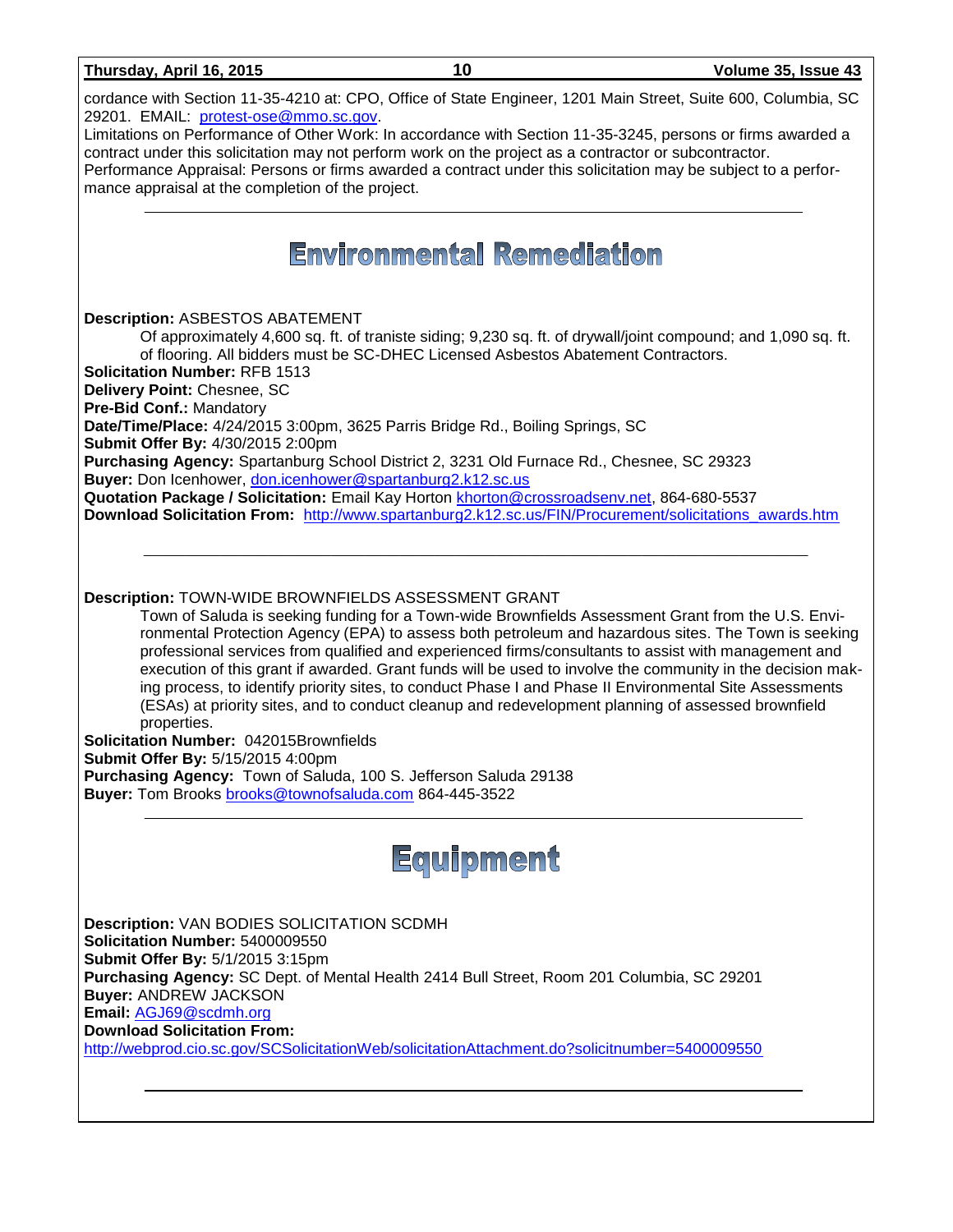#### **Thursday, April 16, 2015 11 Volume 35, Issue 43**

**Description:** PURCHASE AND INSTALLATION OF A 20' X 30' METAL BUILDING. **Solicitation Number:** 2014-6-2 **Delivery Point:** Hanahan, SC **Submit Offer By:** 4/30/2015 12:00pm **Purchasing Agency:** Hanahan Recreation Department, 1255 Yeamans Hall Road, Hanahan, SC 29410 Kitty Farias [kfarias@cityofhanahan.com](mailto:kfarias@cityofhanahan.com) 843-576-5254 **Direct Inquiries To:** Randy Moneymaker - [rmoneymaker@cityofhanahan.com](mailto:rmoneymaker@cityofhanahan.com) 843-266-0723. **Bid Request:** Contact Randy Moneymaker for more information regarding this request for quote and specs.

**Description:** BAND, ORCHESTRA, AND PERCUSSION INSTRUMENTS **Solicitation Number:** 20150028 **Submit Offer By:** 5/7/2015 2:00PM **Purchasing Agency:** Richland County School District One **Direct Inquiries To:** Carol R. Lee, 803-231-7029, 803-231-7030, [clee@richlandone.org](mailto:clee@richlandone.org) **Procurement Official**: Robert M. Hardison, 803-231-7033 **Download Solicitation From:** [www.richlandone.org](http://www.richlandone.org/)

# **RECAPPED TIRES**

The City of Columbia is accepting bids from qualified vendors for "Recapped Tires," BID 042-14-15. Bid Deadline is 5/7/2015 at 3:00pm. Information can be viewed using the City of Columbia's Bid Online System: [https://bidonline.columbiasc.gov.](https://bidonline.columbiasc.gov/)

The deadline for questions and/or additional information is 4/23/2015 by 12:00pm and must be submitted using Bid Online.

# **Information Technology**

**Description:** FILE INTEGRITY SOFTWARE **Solicitation Number:** 5400008573 **Submit Offer By:** 05/07/2015 11:00am **Purchasing Agency:** B&CB, Div. of Procurement Services, ITMO 1201 Main Street, Suite 601 Columbia, SC 29201 **Buyer:** FAITH WILLIAMS **Download Solicitation From:**  <http://webprod.cio.sc.gov/SCSolicitationWeb/solicitationAttachment.do?solicitnumber=5400008573>

# **Maintenance and Repair**

**Description:** DOOR AND HARDWARE REPLACEMENT FOR BLDGS. 103 AND 104 **Solicitation Number:** GTC 15-04-153 **Delivery Point:** Greenville, South Carolina **Site Visit:** Contact Andrew Shealy for appt. [andrew.shealy@gvltec.edu,](mailto:andrew.shealy@gvltec.edu) phone / 864-419-4430 **Submit Offer By:** 5/1/2015 12:00pm **Purchasing Agency:** Greenville Technical College, PO Box 5616, Greenville, SC 29606 **Buyer:** Bill Tripp **Direct Inquiries To:** 864-250-8112 / [bill.tripp@gvltec.edu](mailto:bill.tripp@gvltec.edu) **Download Solicitation From:** [www.gvltec.edu/purchasing](http://www.gvltec.edu/purchasing)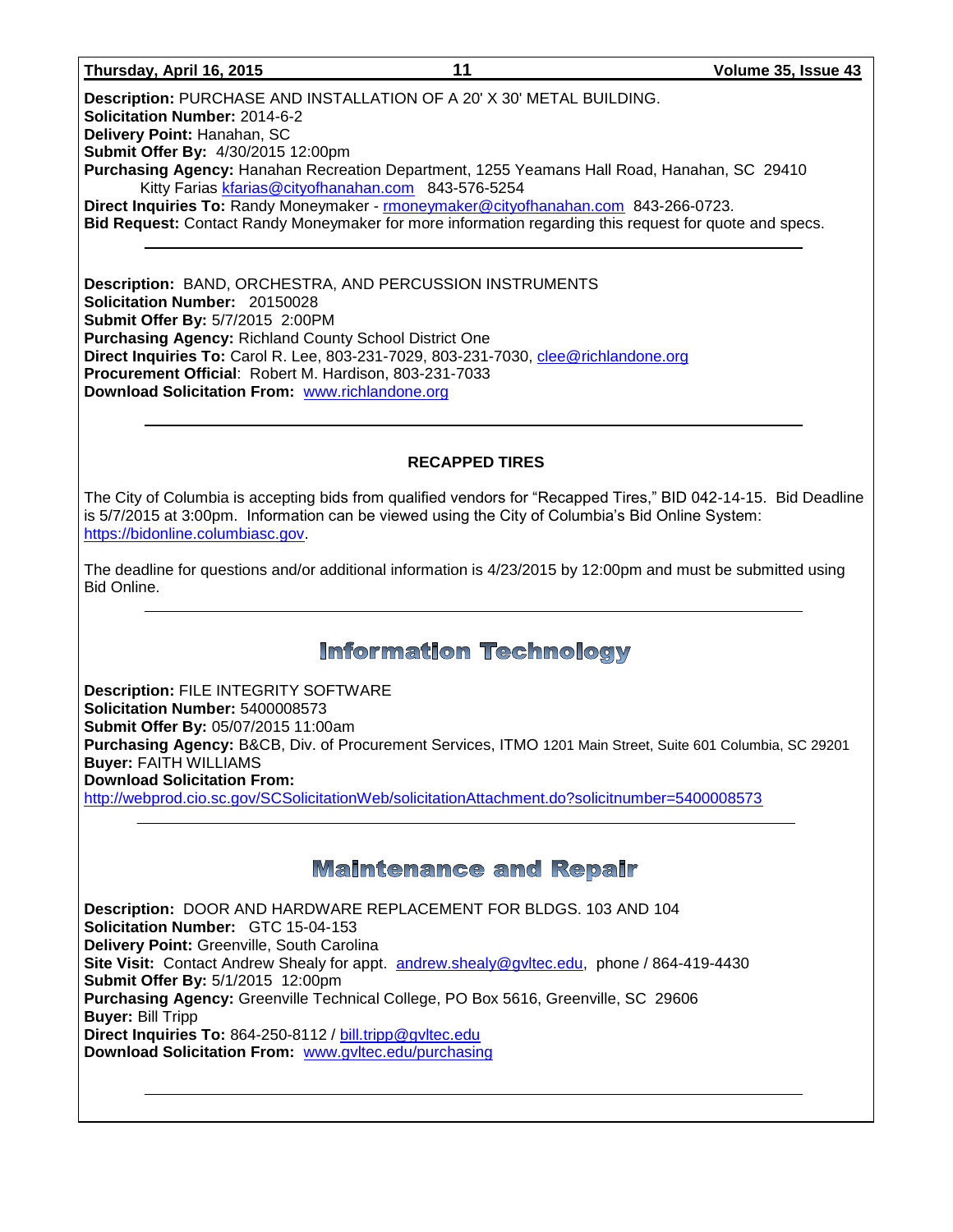# **Services**

**Description:** COMMUNICATION TOWER AND ANCHOR REPAIRS **Solicitation Number:** 5400009555 **Submit Offer By:** 05/08/2015 09:00am **Purchasing Agency:** SC Forestry Commission 5500 Broad River Road Columbia, SC 29212 **Buyer:** MELISSA FLEMING **Email:** [mfleming@forestry.state.sc.us](mailto:mfleming@forestry.state.sc.us) **Download Solicitation From:**  <http://webprod.cio.sc.gov/SCSolicitationWeb/solicitationAttachment.do?solicitnumber=5400009555>  $\_$  ,  $\_$  ,  $\_$  ,  $\_$  ,  $\_$  ,  $\_$  ,  $\_$  ,  $\_$  ,  $\_$  ,  $\_$  ,  $\_$  ,  $\_$  ,  $\_$  ,  $\_$  ,  $\_$  ,  $\_$  ,  $\_$  ,  $\_$  ,  $\_$  ,  $\_$  ,  $\_$  ,  $\_$  ,  $\_$  ,  $\_$  ,  $\_$  ,  $\_$  ,  $\_$  ,  $\_$  ,  $\_$  ,  $\_$  ,  $\_$  ,  $\_$  ,  $\_$  ,  $\_$  ,  $\_$  ,  $\_$  ,  $\_$  ,

**Description:** OIL & FLUID ANALYSIS FOR SCDOE **Solicitation Number:** 5400009334 **Pre-Bid Conf. Date/Time/Place:** 4/22/15 10:00am, 1201 Main Street, Suite 600 Columbia, SC 29201 **Submit Offer By:** 05/12/2015 11:00am **Purchasing Agency:** Materials Management Office 1201 Main Street, Suite 600 Columbia, SC 29201 **Buyer:** STACY GREGG **Download Solicitation From:**  <http://webprod.cio.sc.gov/SCSolicitationWeb/solicitationAttachment.do?solicitnumber=5400009334>

**Description:** BENEFIT PROG. ENROLLMENT AND MANAGEMENT **Solicitation Number:** 5400009547 **Submit Offer By:** 05/04/2015 3:00pm **Purchasing Agency:** SC Dept. of Employment and Workforce 1550 Gadsden Street, Room 101 Columbia, SC 29201 **Buyer:** DANNY COVEY **Email:** [dcovey@dew.sc.gov](mailto:dcovey@dew.sc.gov) **Download Solicitation From:** 

\_\_\_\_\_\_\_\_\_\_\_\_\_\_\_\_\_\_\_\_\_\_\_\_\_\_\_\_\_\_\_\_\_\_\_\_\_\_\_\_\_\_\_\_\_\_\_\_\_\_\_\_\_\_\_\_\_\_\_\_\_\_\_\_\_\_\_\_\_\_\_\_\_\_\_\_\_\_\_\_\_\_\_\_\_\_\_\_\_\_\_\_\_\_\_\_

<http://webprod.cio.sc.gov/SCSolicitationWeb/solicitationAttachment.do?solicitnumber=5400009547>



**Description:** SEEKING PROPOSALS FROM QUALIFIED CLEANING CONTRACTORS TO MAINTAIN FACILITIES THROUGH JANITORIAL SERVICES AT THE CCPRC HEADQUARTER AND TWO ADDITIONAL OFFICE SITES. **Solicitation Number:** 2015-023

**Site Visit:** Non-mandatory

**Date/Time/Place:** 5/5/2015 9:00am CCPRC Headquarter, 861 Riverland Drive Charleston SC, 29412. Will visit all sites. Contractors will be responsible for their own transportation to each site**.** 

**Submit Offer By:** 5/19/15 2:00pm

**Purchasing Agency:** Charleston County Park & Recreation Commission, 861 Riverland Drive, Charleston SC 29412

**Direct Inquiries To Buyer:** Lanna Wright, CPPB proprocurement@ccprc.com **Download Solicitation From: w**[ww.ccprc.com/bids](http://www.ccprc.com/bids)

**Description:** Provide Comprehensive Banking Services **Solicitation Number:** RFP 2015-0037 **Delivery Point:** Columbia, SC **Pre-Proposal Conf.:** Non-mandatory **Date/Time/Place:** 4/23/15 10:00am 201 Park Street, Suite 204 **Submit Offer By:** 5/12/15 2:00pm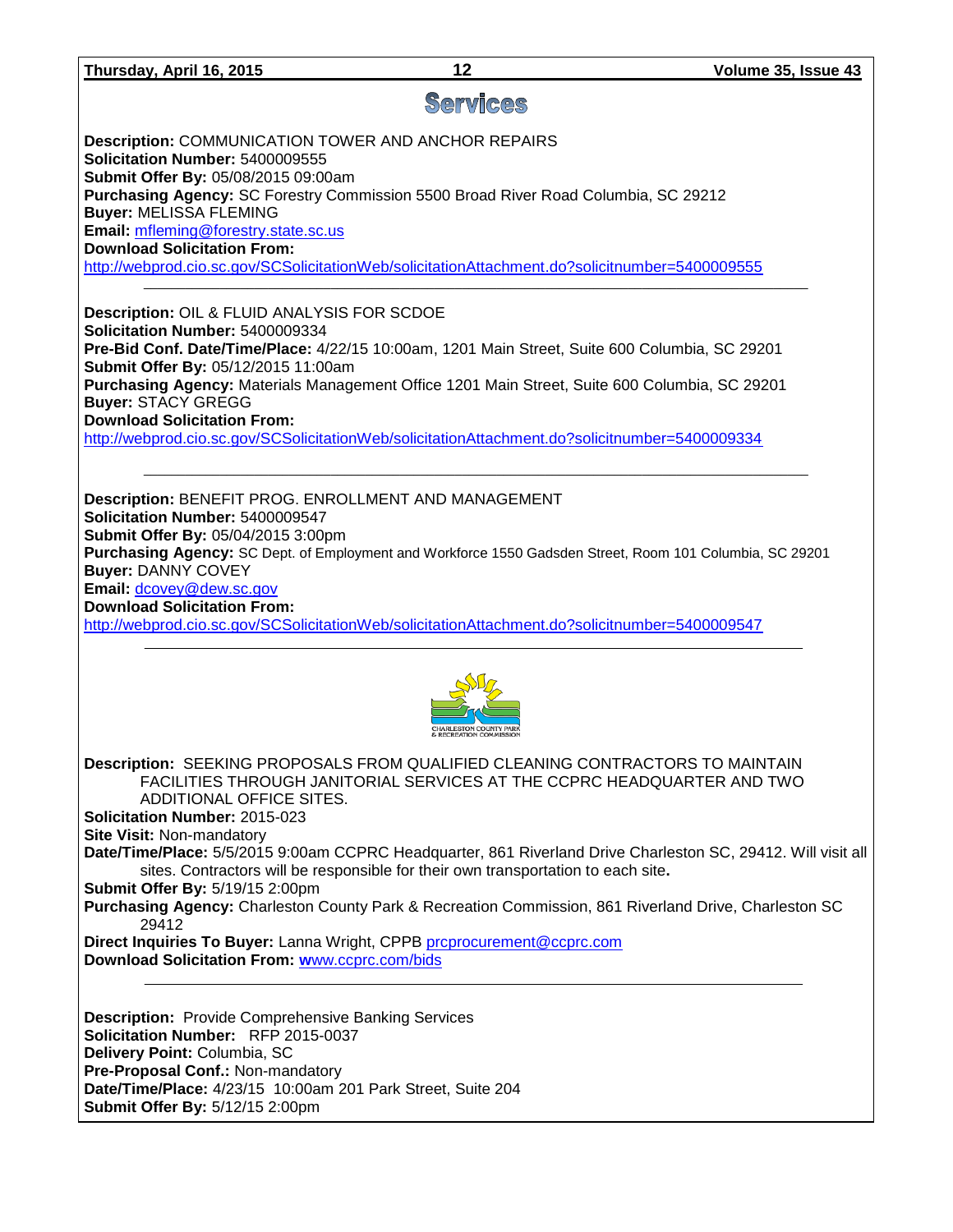| Thursday, April 16, 2015 |  |  |
|--------------------------|--|--|
|                          |  |  |

**Purchasing Entity:** RCSD1, Procurement Services, 201 Park St., Rm. 209, Columbia, SC 29201 **Direct Inquiries/Bid Request To Buyer:** Lashonda Outing, 803-231-7034 or [louting@richlandone.org](mailto:louting@richlandone.org) **Download Solicitation From:** [Click Here](http://www.richlandone.org/site_res_view_template.aspx?id=310ffdee-8df5-440a-8b25-27471ff49d85&userGroupId=8fdaa01a-b8f4-4ddd-91e8-5beb0d65746d&userGroupType=G) 

### **INTERSCHOLASTIC ATHLETICS AND ACTIVITIES INSURANCE**

Spartanburg School District 7 is seeking Sealed Proposals for vendor/broker to provide an insurance plan to cover all interscholastic athletics and activities. Proposals are due into the District 7 Business Office, 610 Dupre Drive, Spartanburg, SC 29307 before 2:00pm on 428/2015. For questions call John Paul at 864-594-6167 and reference RFP #14-15-27. RFP can be downloaded by going to<http://spartanburg7.org/resources/procurement/> Please email [japaul@spart7.org](mailto:japaul@spart7.org) to be added to bid list for potential addenda and updates.



**Description:** R22 REFRIGERANT **Solicitation Number:** 201523 **Deadline for Questions:** 4/20/15 11:00am **Due Date/Time:** 4/23/15 11:00am **Submit To:** Lancaster County School District, Attn.: Cara Cox, Procurement Specialist, 300 South Catawba St., Lancaster, SC 29720 **Inquiries:** [Procurement.Dept@lcsdmail.net](mailto:Procurement.Dept@lcsdmail.net) **Bid Requests:** [Click Here](http://lancaster.ss5.sharpschool.com/cms/One.aspx?portalId=3127041&pageId=3434688)



### **RENTAL UNIFORMS**

York County is seeking sealed bids from qualified firms to provide work rental uniforms for county employees. A mandatory pre-bid meeting will be held at the Agricultural Building, Conference Room B-136, 6 S. Congress St., York, SC at 10:00 am on 4/28/2015 to critique this project, discuss the general requirements, review the scope of work, ask questions. Bids will be received in the York County Purchasing Department, 6 S. Congress St., York, SC 29745 until 2:00pm on 5/11/2015, at which time said bids will be publicly opened. This bid is posted on the York County Website, [www.yorkcountygov.com/purchasing.](http://www.yorkcountygov.com/purchasing)

### **FINANCIAL ADVISOR**

Sealed statements of qualifications, subject to the terms and conditions specified in this Request For Qualifications (RFQ), will be received until 5:00pm on 5/5/20105. Please deliver 7 printed copies of the submittal, along with one electronic copy on CD.

The City of Cayce (the "City") is soliciting qualifications from firms or individuals ("Respondents") to assist with long term financial planning for the City's water and sewer system (the "System") by:

Providing independent analysis of the System's overall financial health;

- Analyzing any and all options for structuring the System's current and future bonded indebtedness, with the goals of (a) reducing overall debt payment burden, (b) reducing expenses, and (c) maximizing project efficiency;
- Providing financial management policies and initiatives;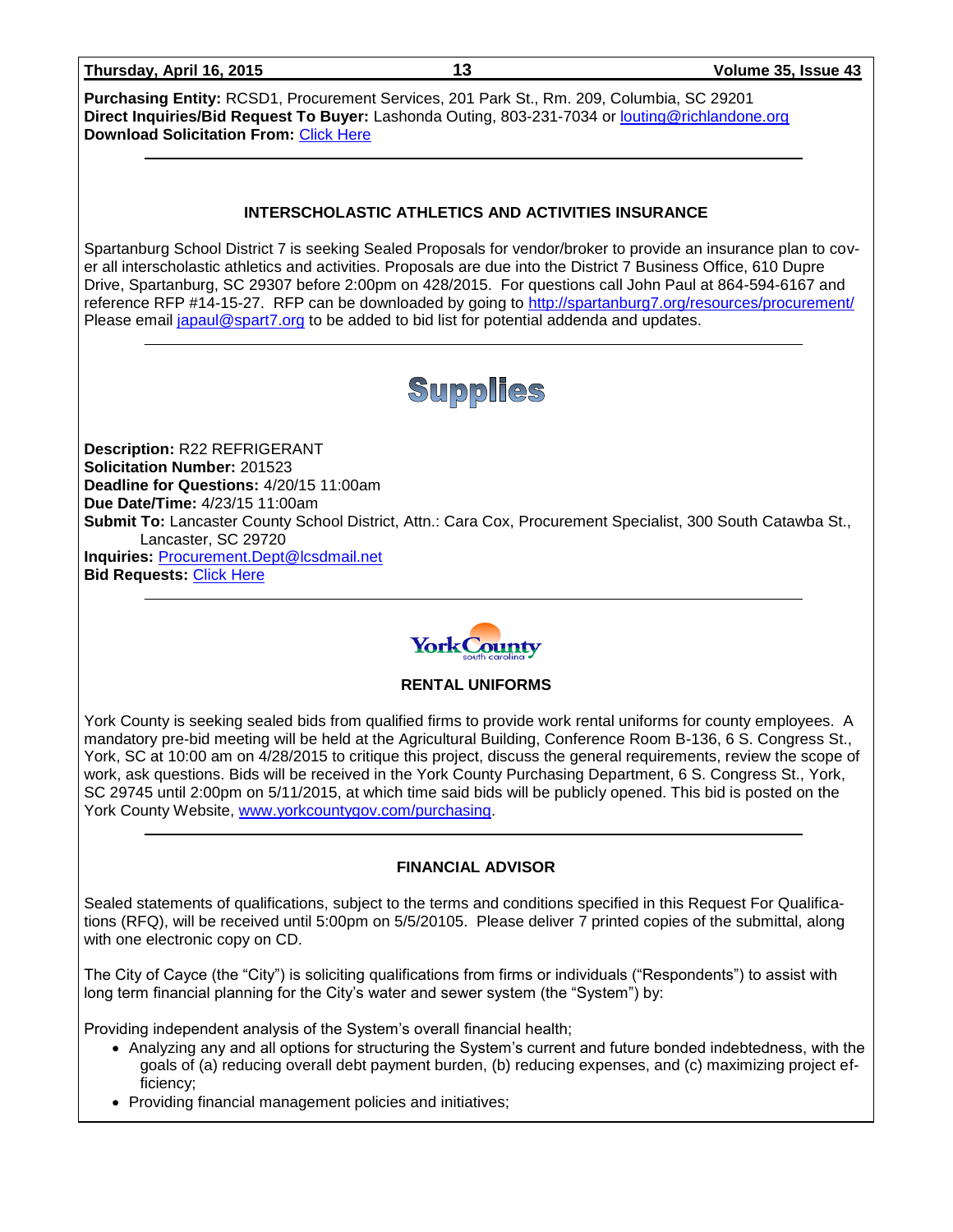#### **Thursday, April 16, 2015 14 Volume 35, Issue 43**

- Advising on investment options for the City's and the System's various funds; and
- Managing the financing or refinancing process and negotiating key business points to accomplish the above-mentioned objectives.

Submittal packages can be obtained from City Hall, 1800 12th St., Cayce, SC 29033. Please submit the completed qualification packages in one sealed envelope clearly marked with the Respondent's name and associated contact person. It is incumbent upon the Respondent(s) to ensure that all copies of the submittals are complete and exact replicas of each other. Responses received without the requested information or quantities may be rejected in the sole discretion of the City.

Submissions received after the due date and time are late and will not be considered. Modifications received after the due date are also late and will not be considered. No verbal interpretations will be made of any documents. Requests for such interpretations shall be made in writing or via email [rvance@cityofcayce-sc.gov](mailto:rvance@cityofcayce-sc.gov) at least seven (7) days prior to the due date. Interpretation will be in the form of an addendum and issued to all Respondents.



**Description:** ALPHABETTER DESKS AND STOOLS **Solicitation Number:** (IFQ) 20150040 **Submit Offer By:** 4/29/2015 2:00pm **Purchasing Agency:** Richland County School District One **Direct Inquiries To:** Carol R. Lee, 803-231-7029, 803-231-7030, [clee@richlandone.org](mailto:clee@richlandone.org) **Procurement Official**: Robert M. Hardison, 803-231-7033 **Download Solicitation From:** [www.richlandone.org](http://www.richlandone.org/)

**Description:** GLASSER BOWS **Solicitation Number:** 20150039 **Submit Offer By:** 4/29/2015 2:00PM **Purchasing Agency:** Richland County School District One **Direct Inquiries To:** Carol R. Lee, 803-231-7029, 803-231-7030, [clee@richlandone.org](mailto:clee@richlandone.org) **Procurement Official**: Robert M. Hardison, 803-231-7033 **Download Solicitation From:** [www.richlandone.org](http://www.richlandone.org/)

**Description:** Football Uniforms **Solicitation Number:** 20150038 **Submit Offer By:** 4/29/2015 10:00AM **Purchasing Agency:** Richland County School District One **Direct Inquiries To:** Carol R. Lee, 803-231-7029, 803-231-7030, [clee@richlandone.org](mailto:clee@richlandone.org) **Procurement Official**: Robert M. Hardison, 803-231-7033 **Download Solicitation From:** [www.richlandone.org](http://www.richlandone.org/)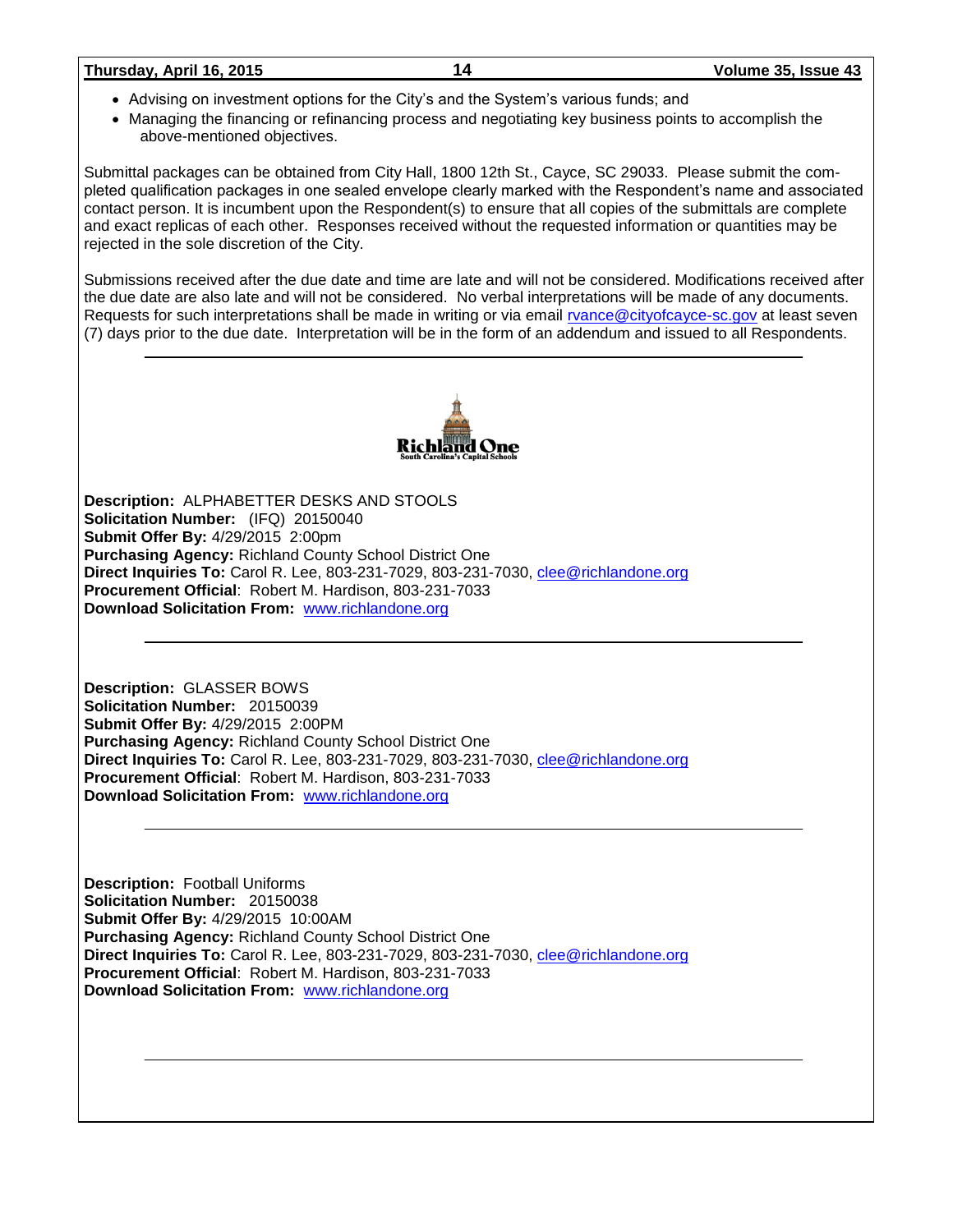# **Cooperative Purchasing Notices**

# **NOTICE OF INTENTION TO JOIN A MULTI-STATE COOPERATIVE PROCUREMENT FOR**

# **AFTERMARKET AUTOMOTIVE PARTS**

This is public notice that the State of South Carolina, Materials Management Office, proposes joining with the State of California, Department of General Services, Procurement Division (DGS-PD) to establish a comprehensive, statewide, multiple award contract(s) with a qualified vendor(s) to provide Aftermarket Automotive Parts. The State of California, as lead state on behalf of the Western States Contracting Alliance (WSCA), will issue a Request for Proposal (RFP), for the purpose of establishing multiple award contracts to be used by the State of California, California Eligible Contract Users, Participating States & their eligible entities that have signed a Participating Addendum. Additional States may join at a later time by signing a Participating Agreement.

The resultant contracts will have an initial term of three (3) years with options to extend the contract(s) for a maximum contract period of five (5) years.

The solicitation may be viewed at: [https://www.bidsync.com/bidsync-app](https://www.bidsync.com/bidsync-app-web/vendor/links/BidDetail.xhtml?bidid=1975666&roundId=null)[web/vendor/links/BidDetail.xhtml?bidid=1975666&roundId=null](https://www.bidsync.com/bidsync-app-web/vendor/links/BidDetail.xhtml?bidid=1975666&roundId=null) 

Lead State: State of California - Department of General Services, Procurement Division

Request for Proposal Number: RFP DGS-1304-017

Closing Date & Time: 04/20/2015 - 8:00pm Eastern Standard Time

Participating states (currently total 10): Alaska, Arkansas, Hawaii, Montana, Nevada, North Dakota, Rhodes Island, South Dakota, Utah, and Vermont.

Contracts will be established with authorized vendors only.

The contact for this Request for Proposal is Cynthia Okoroike, Procurement Division, Department of General Services 707 Third Street, 2nd Floor, MS 2-202, West Sacramento, CA 95605 Email: cyn-thia.okoroike@dgs.ca.gov

If you would like to discuss South Carolina's participation in this cooperative procurement with the State of California, please email Kimber Craig at [KCraig@mmo.sc.gov.](mailto:KCraig@mmo.sc.gov)

# NOTICES

# **VENDORS, DON'T NEGLECT TO CHECK THE STATE'S FIXED PRICE BIDS**

If authorized by the original solicitation, the State may use "competitive fixed price bidding" to create procurements with an open response date. These fixed price bids are advertised in SCBO once, but the solicitation may provide for bids to be accepted continuously or periodically during the contract term. The links below take you to a listing of all open solicitations conducted by the central purchasing office using the competitive fixed pricing bidding rules.

> Fixed Price Bids - [Information Technology](http://www.mmo.sc.gov/PS/vendor/PS-vendor-fixed-price-bids-it.phtm) (Open Response Date) Fixed Price Bids - [Supplies & Services](http://www.mmo.sc.gov/PS/vendor/PS-vendor-fixed-price-bids-ss.phtm) (Open Response Date)

# **COMMENTS?**

The Division of Procurement Services encourages you to make your comments via the following methods: Customer Comment System:<http://www.mmo.sc.gov/PS/ccs/MMO-ccs-index.phtm> Telephone 803-737-0600